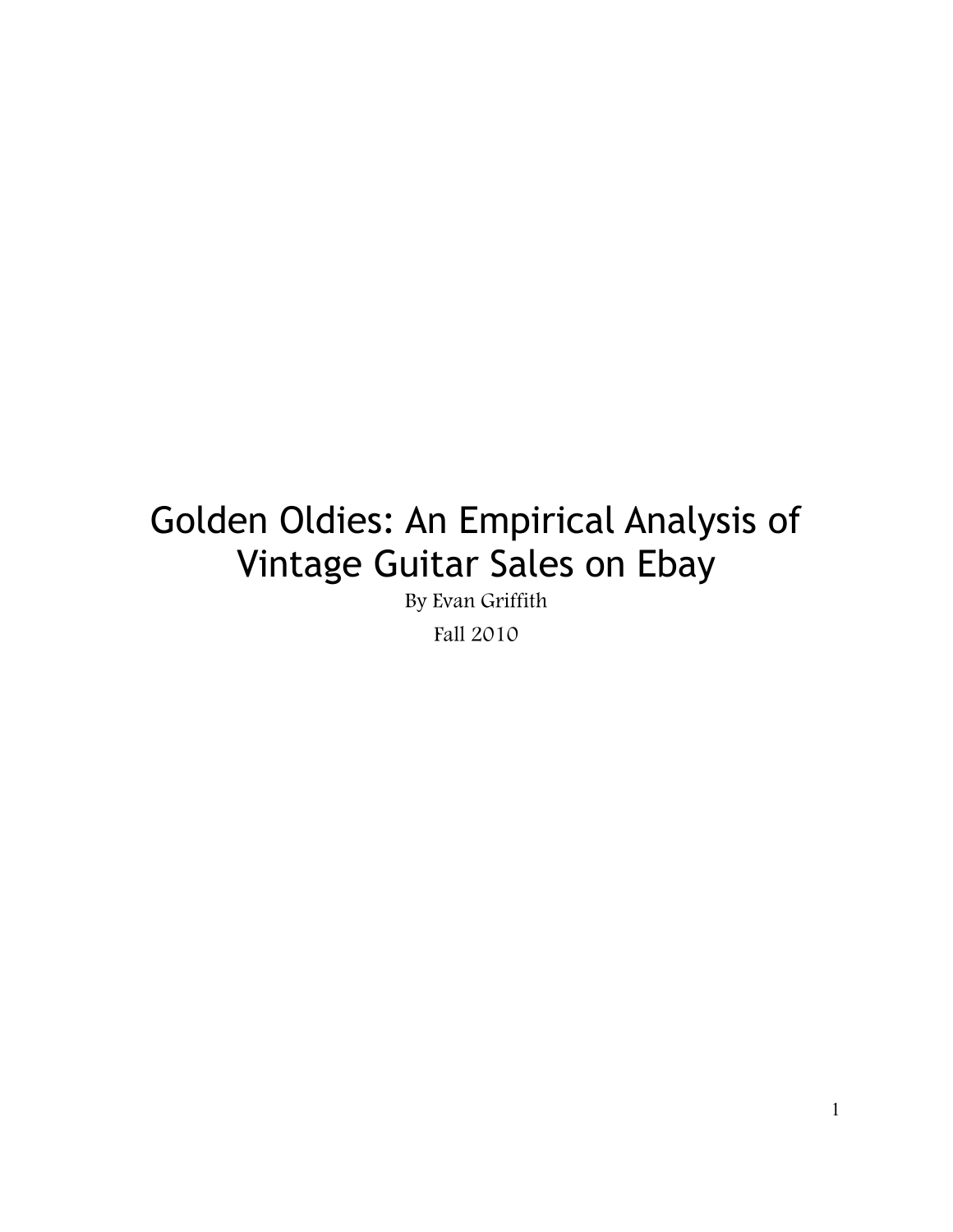# **I. Introduction**

Buying vintage instruments and gear is a viable investment strategy – a 1959 Les Paul can go for \$100,000 today, and most vintage dealers are predicting the value of most products will steadily increase over time. According to David Gruhn, a leading expert in the field of vintage guitars, in the last twenty-five years, top-of-the-line vintage guitars have outperformed the stock market, precious metals and other collectibles. The market for buying and selling vintage instruments and gear is massive in America. Dealers from across the country handle a substantial stock of secondary market products, popular publications such as Gruhn's Guide to Guitars and Vintage Guitar Price Guide track value and appraisal minutiae for hundreds of models from as many different manufacturers, and there is a considerable market for vintage guitars, basses, and gear on internet auction sites such as mygear.com and ebay.com.

A search for "guitar" on ebay.com returns over 4,000 results classified as "Vintage (pre-1980)." As of this writing, in the last ninety days, there have been over 6,000 completed auction or sale listings for the same search. Ebay is an important medium for the trade, buying, and selling of vintage guitars. As vintage instruments are a proven investment product, this study intends to determine the feasible liquidity of vintage instruments, specifically products manufactured by Fender, on Ebay. Some vintage Stratocasters are being listed at prices well over \$10,000, while a substantial portion of guitars and basses listed on Ebay did not sell at all – of the recorded sample of 225 observations, about a third of these products had actually been recorded as sold products. Furthermore, according to the Vintage Guitar Price Guide, the 42- Index<sup>[1](#page-1-0)</sup> has shown a recent 10% decline in Fender values, making a study of this particular

<span id="page-1-0"></span><sup>1</sup> An appraisal value index maintained by Vintage Guitar Price Guide that tracks a total of 42 different models of guitars and basses made by Gibson, Fender, and Martin. All included models were manufactured between the years 1930-1965.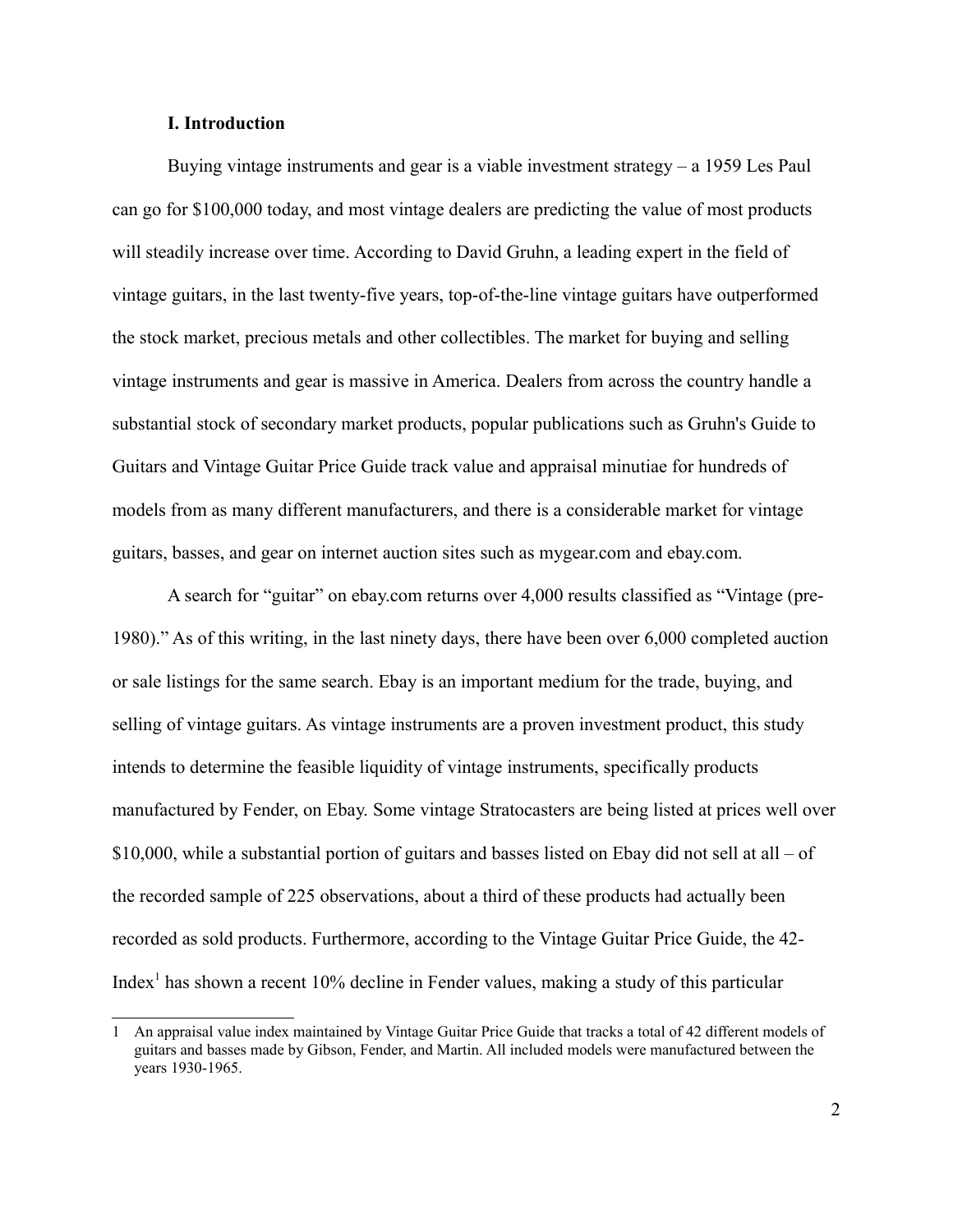manufacturer apropos.

While guitar store deals and transactions between private individuals still comprise much of the market for vintage guitars, Ebay has become a popular medium of sale. The low transaction costs of posting a listing, ease of advertising, and quick dissemination of information are appealing for sellers, while the powerful search engine, breadth of products, and possibility of winning an auction at a low price entice buyers. Bajari and Hortaçsu, in their paper, "Economic Insights from Internet Auctions," point out that internet auctions create liquid markets for specialized product categories. However, it is unclear as to whether or not this holds true for vintage guitars. Kazumori and McMillan posited that asymmetric information is the most serious limitation facing the growth of internet auctions as a legitimately accepted market. The implications of asymmetric information, as they relate to the market for vintage guitars, are somewhat more serious. There are several factors that determine the value of a vintage instrument, and as most vintage guitars are purchased with the intent of eventual resale, variables such as the condition of the instrument, whether or not the instrument still bears its factoryoriginal electronics and hardware, and the age of the instrument are all of tantamount importance to buyers. Furthermore, as Eaton pointed out, many of the other informative signals necessary to appraise the instrument in the first place are highly subjective. There is no standard as to what differentiates a guitar from being in "mint" condition as opposed to merely "excellent" condition, and two different guitars that have the same conditional descriptors from two different sellers may be in highly disparate conditions.

 A wealth of research has been done on the behavior of auction mechanisms, the secondary market, and Ebay in particular. However, most of the available literature on internet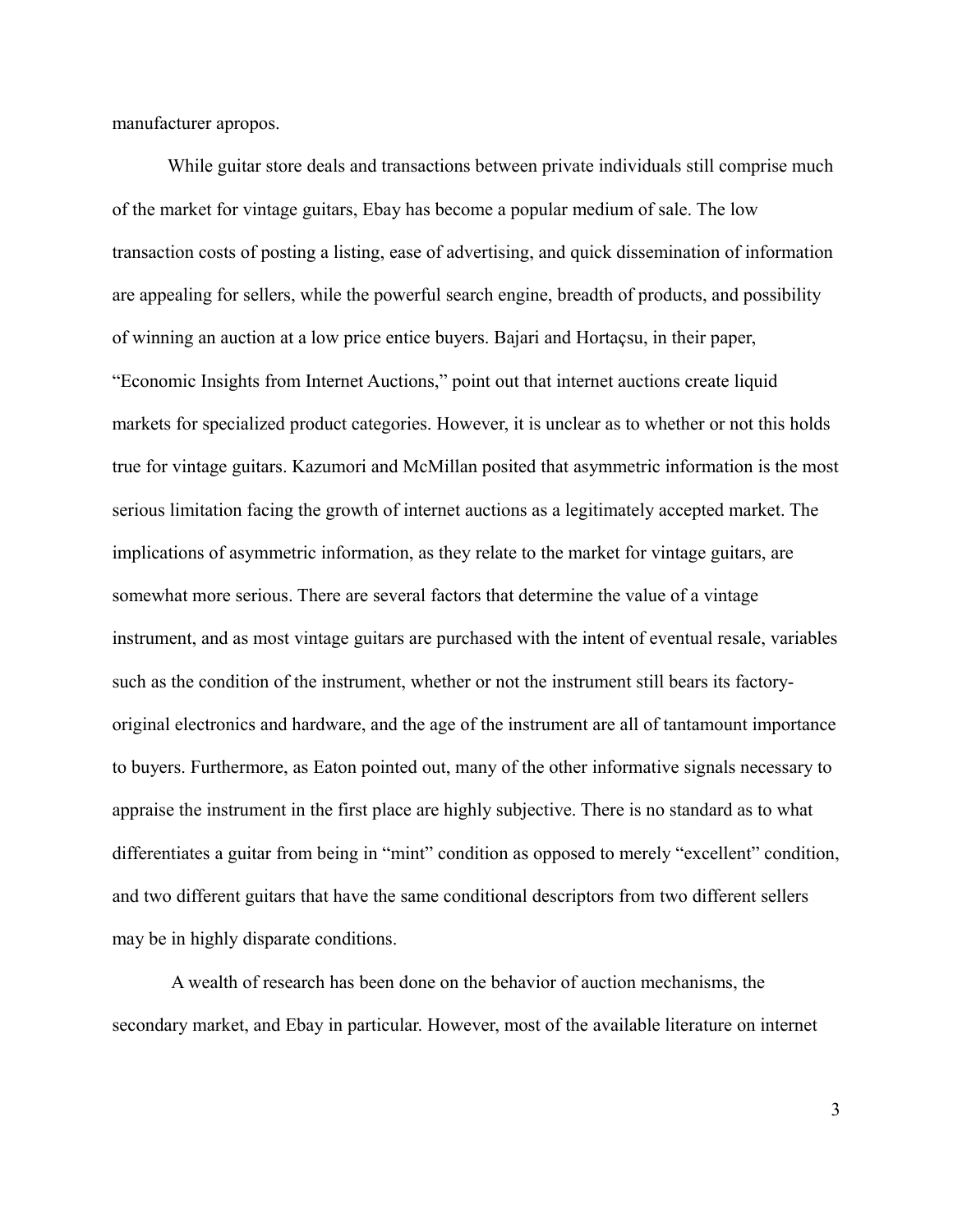auctions only examines auctions as a mechanism, rather than how a specific product operates within that mechanism. The paper most closely related to the spirit of this particular study, Eaton's "Valuing Information: Evidence from Guitar Auctions on E-bay," discussed the value of informative signals in the market for used Paul Reed Smith guitars. However, Eaton's model is more concerned with the details of the auction rather than the product being sold. This study is differentiated from Eaton's not only in the choice of product to be examined (used vintage guitars rather than used Paul Reed Smith guitars), but also in the empirical analysis of the market. The model to be developed here will attempt to capture the value of the actual product in question – exactly what types of features will influence the price of a guitar auction on Ebay, and whether or not the product will sell at all.

## **II. Full Literature Review**

A large literature exists on internet auctions. Many studies have been performed on the impact of feedback and reputation on internet auction prices. Lucking-Reiley, Melnik and Alm, Houser and Wooders, Livingston, and Yin have all found that feedback and reputation are statistically significant, but do not have a very large effect on price. Feedback and reputation most matter in the early stages of a user's transaction history, but after this initial period of "establishing" oneself, the marginal effect of feedback and reputation is very small.

Akerlof examined information asymmetry and how it affected market outcomes. The conclusion of his work was that when the quality of a good cannot be observed with certainty, adverse selection will occur – lower prices will crowd out quality goods in the market, since buyers will not offer prices high enough to induce the sale of quality goods. Akerlof called this "the lemon problem." Genesove provided four criteria that a market must meet to exhibit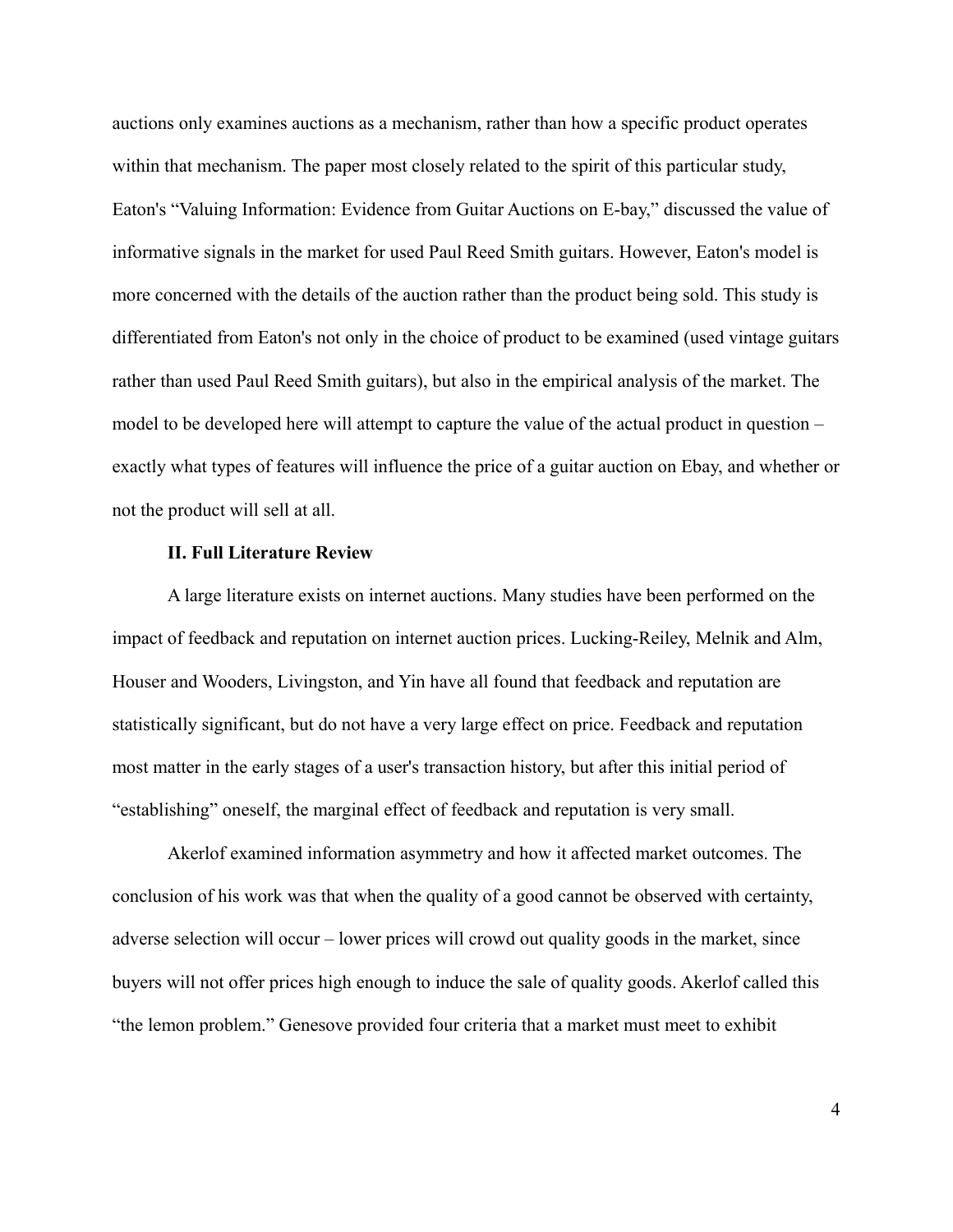Akerlof's lemon problem.

At the point of sale, there must be asymmetric information regarding the quality of the good.

The buyer and seller must both value the quality of the good.

Between the buyer and the seller, the party less informed as to the quality of the good determines the price.

Extra-trading institutions will not fully eliminate the uncertainty regarding the quality of the good.

Ebay auctions for vintage guitars and basses would seem to fulfill these criteria. First, as the seller is the only member of the transaction in a position to physically inspect the good, clearly, the seller knows more about the good than the buyer. Second, an individual desiring to sell a vintage guitar clearly values the quality of the good enough to know that it is salable, while the quality of a vintage guitar is of utmost quality to a collector (which presumably the buyer is). Third, in auction listings, the buyer determines the price of the good by bidding up the price, with the price at point of sale determined by the final bid submitted<sup>[2](#page-4-0)</sup>. Fourth, escrow services and return offers provide useful information signals, but will not fully eliminate uncertainty. As Genesove's criteria for the lemon problem were met in the auction market for used guitars, Eaton adapted the Akerlof model of the market for used cars to the market for used guitars, which is relevant to this study and will be discussed in greater detail.

The focus of Eaton's paper was the value of information signals in Ebay auctions. His

<span id="page-4-0"></span><sup>2</sup> This is subject to the highest submitted bid meeting or exceeding the seller's hidden "reserve price," which is the minimum acceptable price for the good. Also, "Buy It Now" or "Best Offer" product listings do not operate under auction mechanisms, and instead offer fixed prices or allow the seller to accept or reject individual offers made by interested buyers. In this type of sale, the price would not be determined by the less informed party (the buyer), leading to the conclusion that adverse selection would not manifest, and the market would not exhibit the lemon problem.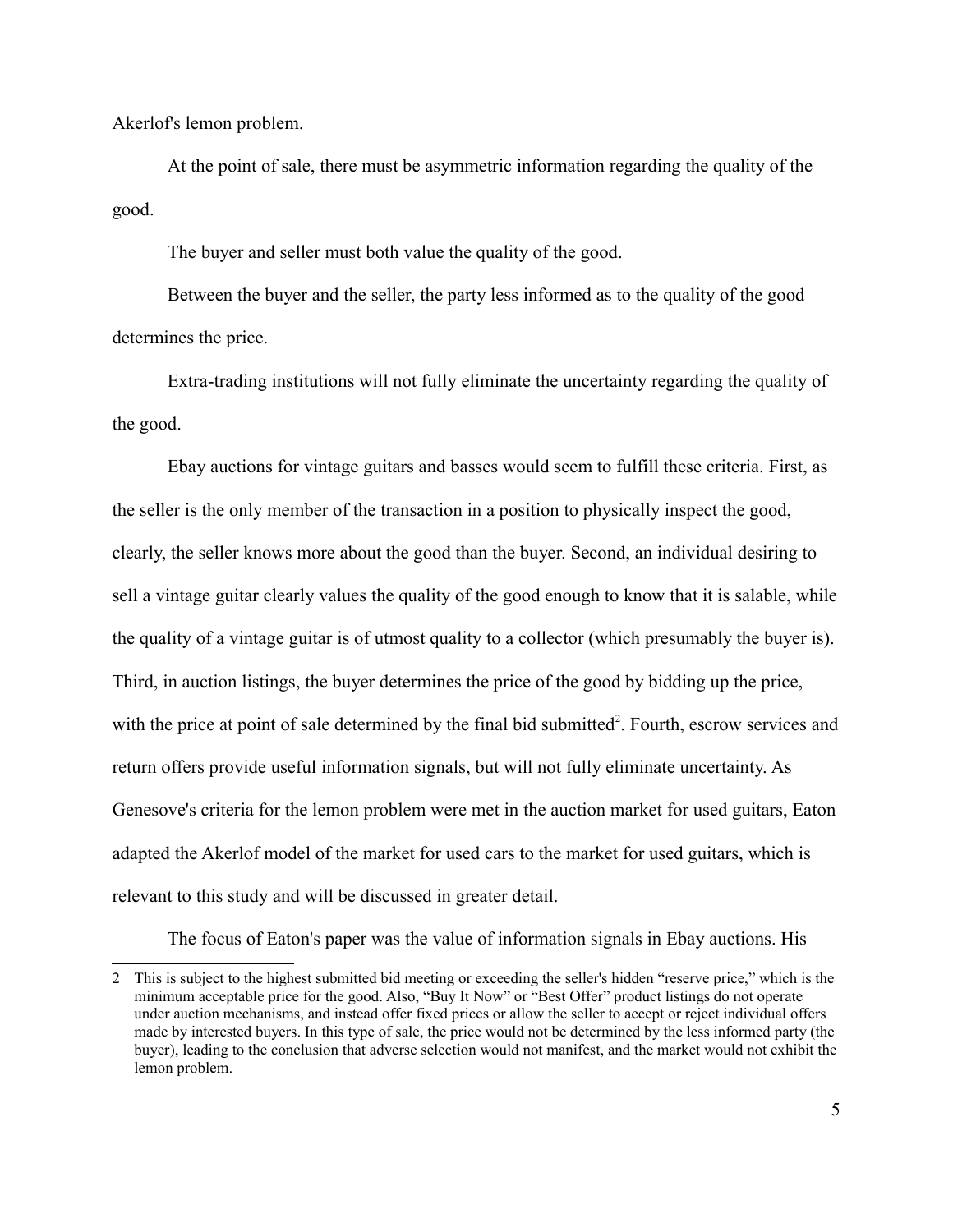work estimated the value of signals that are intended to reduce uncertainty on the part of the buyer – for example, whether or not pictures were included, an escrow service was available, or the seller accepted credit cards. Eaton concluded that these information signals did hold economic value, as they were statistically significant in a model developed to forecast whether or not Paul Reed Smith guitars would actually sell on Ebay. However, as far as the actual product in question was concerned, the only variable Eaton tracked was the type of model being sold. For vintage dealers, there is much more data to be collected to properly appraise the instrument. As this paper intends to analyze what variables best capture the value of a vintage guitar, using Ebay's market as a framework, the lack of several important qualitative variables in Eaton's study makes it ineffective to this end.

# **III. Theory**

Eaton adapted Akerlof's model to the market for used guitars. A review of his methodology will establish that the better a buyer can gauge the quality of a used guitar on an Ebay auction, the higher the price that guitar will command.

As a vintage guitar is a good that is typically purchased with the intent of eventual resale, the quality of the instrument is of the utmost importance to buyers. A consumer in the market for a used guitar can purchase the item in person or over the internet. If buying in person, the consumer will be able to inspect the instrument to his or her satisfaction, and the quality of the instrument will be known (no asymmetry of information). If buying over the internet, the quality of the instrument will not be known with certainty.

Let  $D_g$  be the value of a guitar that a consumer purchases in person. The quality of this guitar is examinable and therefore known to the buyer.  $I<sub>g</sub>$  is the value of a high-quality guitar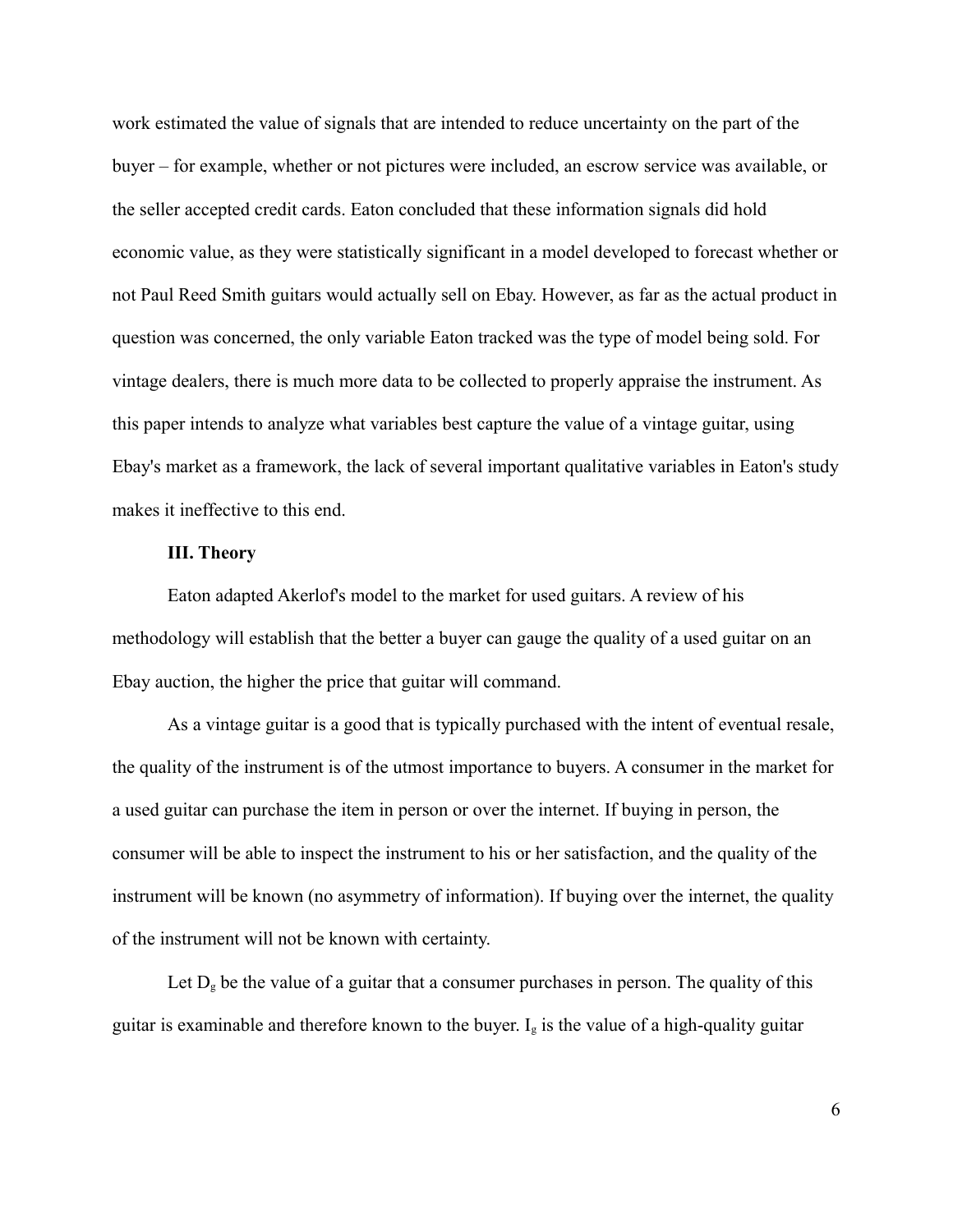purchased over the internet, while  $I<sub>b</sub>$  is the value of a low-quality guitar purchased over the internet. Suppose that a high-quality guitar is purchased with probability B, and a low-quality guitar is purchased with probability 1-B. As a guitar purchased in person is examinable, its quality is known. Therefore, the consumer's expected value of this guitar will equal its true value:  $E_D = D_g$ . A guitar purchased over the internet is not personally examinable, so its expected value will be  $E_{I} = B(I_{g}) + (1-B)(I_{b}).$ 

Since this study treats vintage guitars as investment products, assume that a low-quality guitar is not salable, so  $U_b = 0$ .  $p_D$  and  $p_I$  will represent the prices of guitars purchased in person and guitars purchased over the internet, respectively. For a consumer to be indifferent between purchasing a guitar in person and purchasing a guitar over the internet, the equality  $E_D - p_D = E_I$  $-p<sub>I</sub>$  must hold. Rearranging the equation yields:

$$
p_I = E_I - (E_I - p_D)
$$

$$
p_{I} = B(I_g) - (D_g - p_D)
$$

In this model, the probability of purchasing a high-quality guitar, B, is positively correlated with the price. This implies that the more accurately a consumer can judge the quality of an instrument, the higher the price that that instrument will be able to command<sup>[3](#page-6-0)</sup>. In Ebay auctions, it is expected that  $B < 1$ . Uncertainty over the quality of the good will reduce B, and by extension, the final auction price. Sellers, then, desire to take steps to reduce uncertainty regarding the quality of the instrument for sale, as they will be able to command higher prices for the goods they are selling.

When attempting to capture the price of a vintage guitar listing on Ebay, there are three

<span id="page-6-0"></span><sup>3</sup> This is assuming that the instrument in question actually is of high quality. If the instrument is of low quality, a more accurate appraisal, will of course, lower the price. Theoretically speaking, since  $U<sub>b</sub>$  has been set equal to zero, a low quality instrument would not sell at all.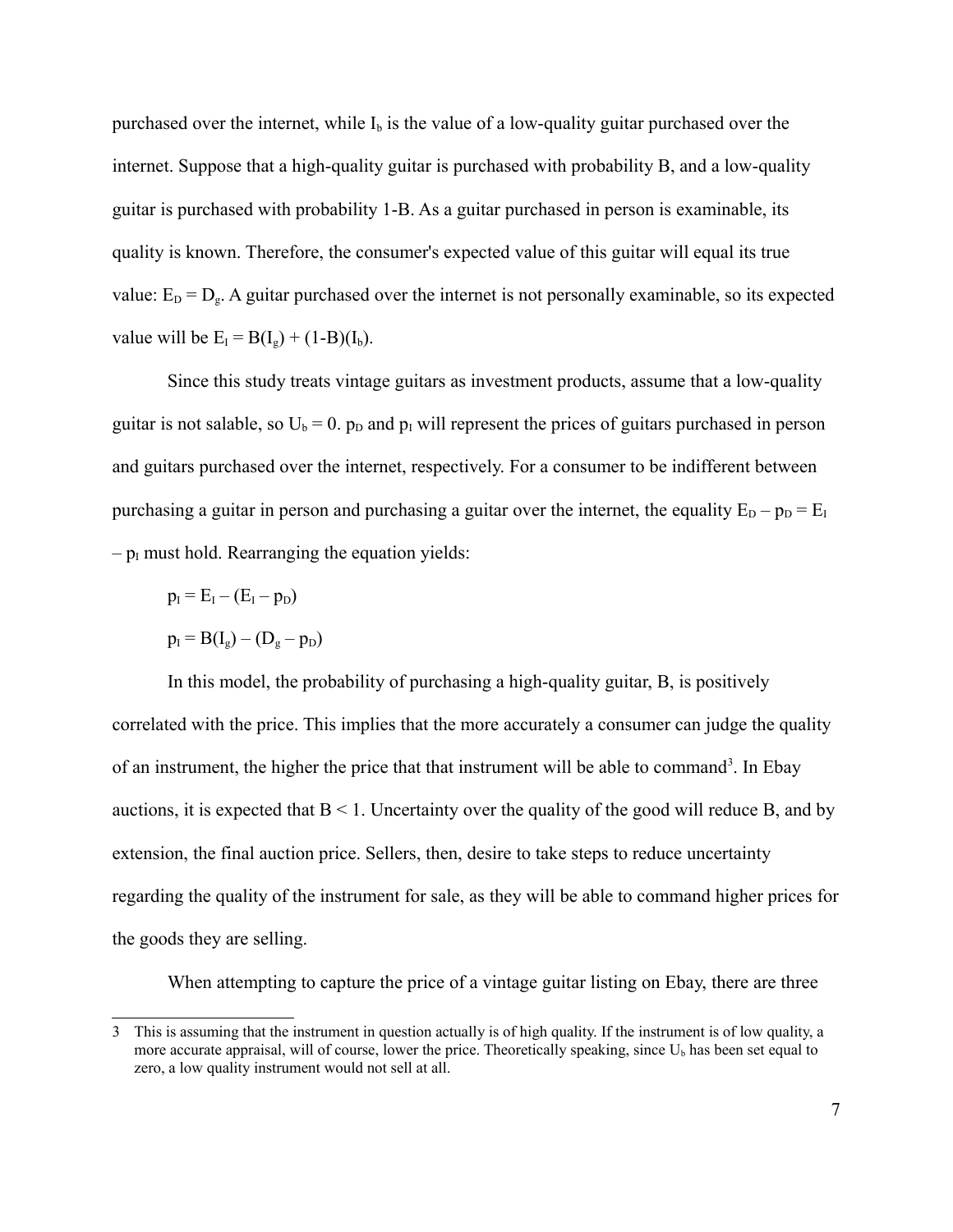categories of details to consider. The first is the structure of the auction. This includes what methods of payment the seller is willing to accept, where the seller is willing to ship, and whether or not pictures were included. The structure of the auction is instrumental to reducing uncertainty regarding the seller as an individual – establishing a feeling of trustworthiness between the seller and the buyer, and creating an inviting mood to entice prospective buyers to bid. This will have some bearing on the price of the auction, as this category is perhaps most important as to whether or not consumers will bid on the auction at all.

The second category is concerned with details of the seller. It includes details such as how many guitars the seller has sold previously, whether or not the seller seems knowledgeable about guitars, and the seller's feedback rating. Much like the structure of the auction, these variables have more to do with reducing uncertainty regarding the seller rather than establishing the quality of the actual product. However, these information signals are still prospectively relevant to determination of the final auction price.

The third category considered is the details of the actual product being sold. This includes the year the guitar was manufactured, whether or not its finish and hardware are factory-original, and whether or not a case is included. These are the descriptors that would reduce uncertainty regarding whether or not the guitar itself will be high-quality or low-quality, as opposed to information signals that reduce uncertainty regarding the seller.

There are several variables of interest that determine the quality of a vintage guitar. Each variable that might determine the price of a guitar listing on Ebay has been considered for the model by a specific rationale.

## **III.a. Descriptors**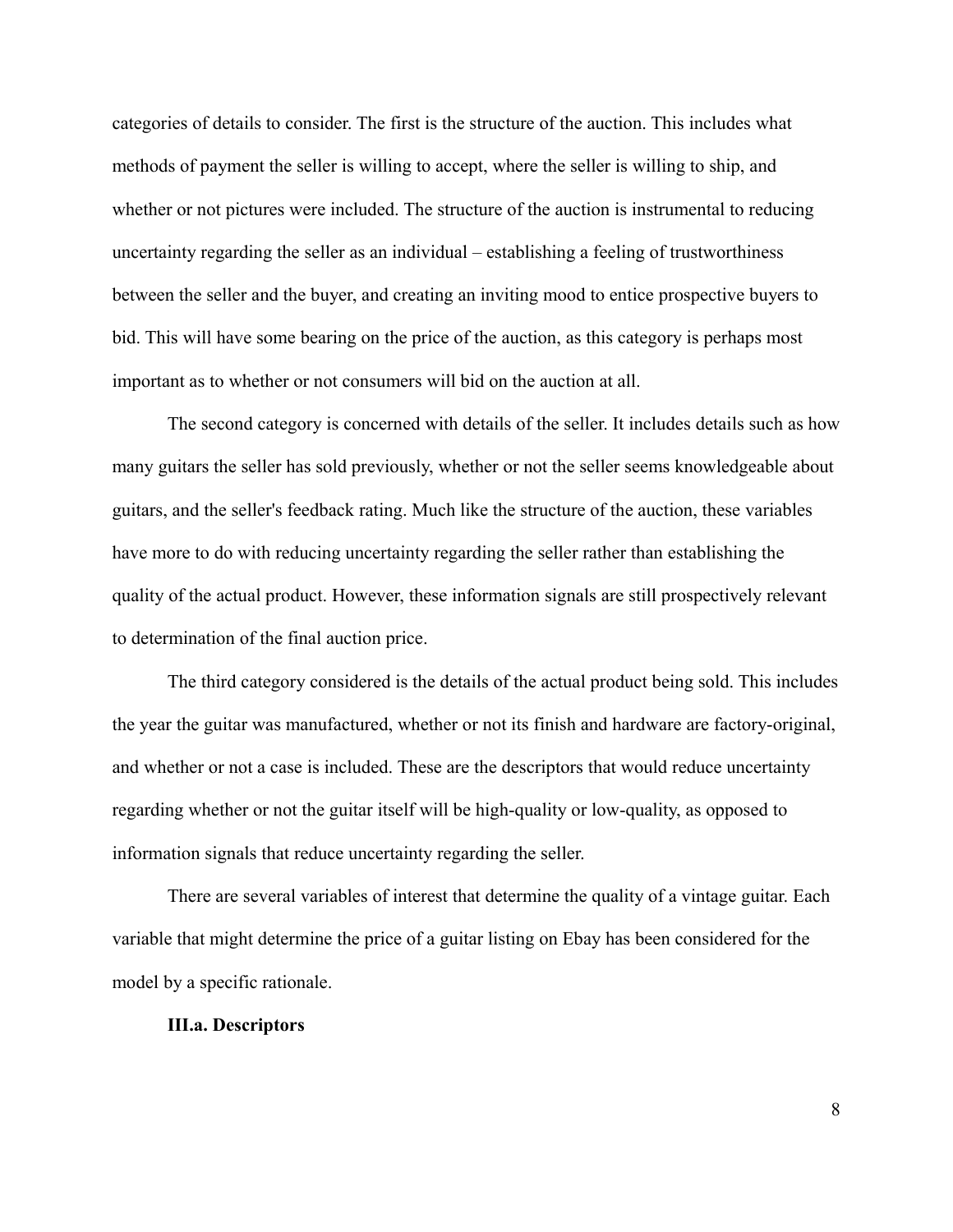# **Auction Details**

# *Price*

The dependent variable for the price-predictive model. The price the item had at the termination of its auction, whether or not it was actually sold. For the probabilistic model, this would likely decrease the chance of an instrument selling, as fewer consumers would be able to afford it.

## *Init Price*

The initial price of the product. For a Buy It Now/Best Offer sale, there is no "initial price," so this value defaults to the price at point of sale (if the product sold) or price at point of offer (if the product did not sell). For the likelihood of a sale, a very high initial price may push away more prospective customers than it invites.

# *Buy It Now/Best Offer?*

If the product is operating under a Buy It Now/Best Offer mechanism, data for bids, price, initial price, auction length, unique bidders, change, both quantitatively and behaviorally. For both the price-predictive and probabilistic models, this descriptor will capture some of those effects.

## *Pictures*

Whether or not pictures were included with the auction, and if so, how many. Sellers are more inclined to trust an auction that has documented its product well.

#### *WasSold*

If the product was not sold, the instrument may have been pitched at too high a price. *Shipping*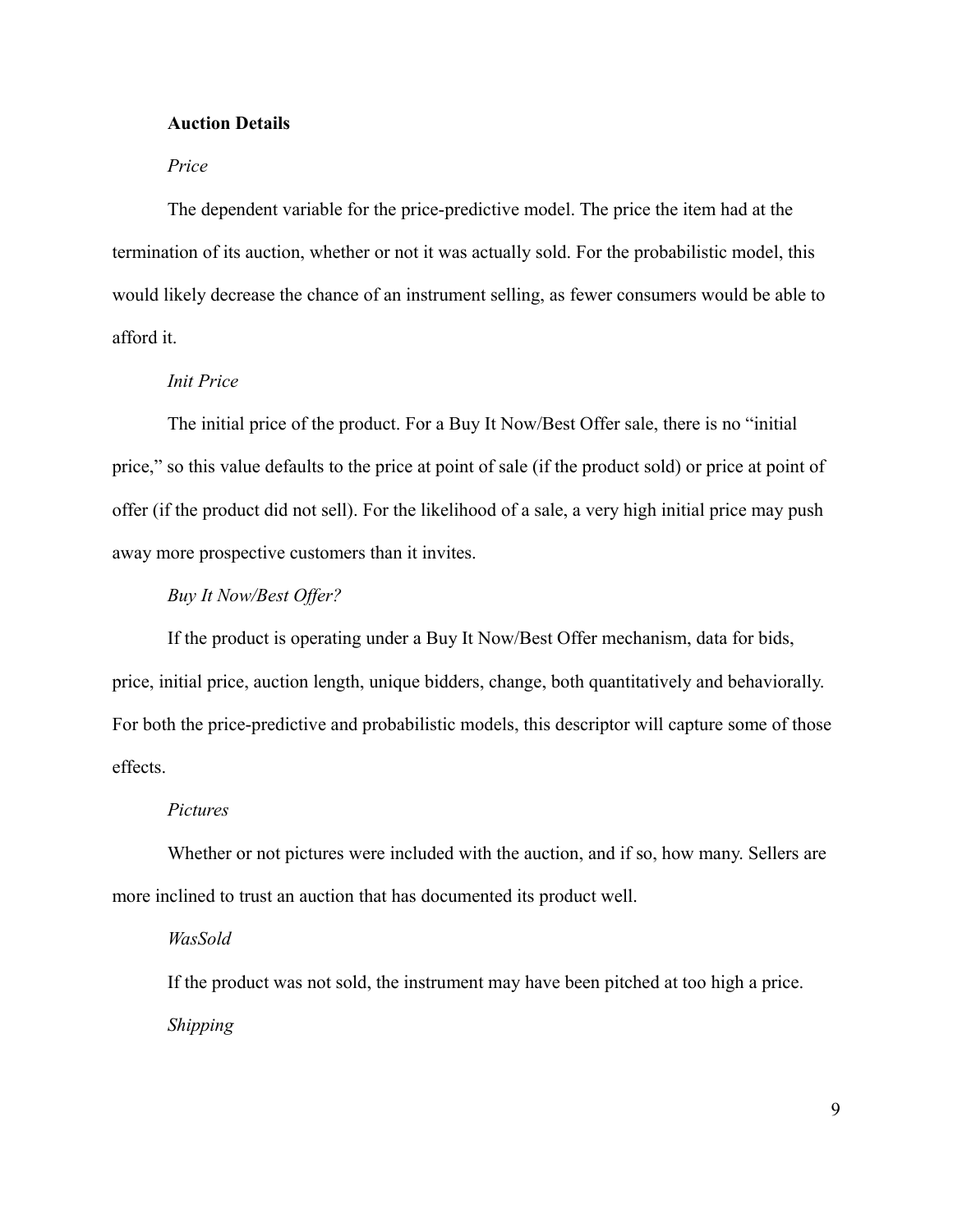A higher shipping cost is likely to mean that the seller will insure the item when shipping it. A lower cost is likely to mean insurance is not being offered.<sup>[4](#page-9-0)</sup>

*Returns*

A premium may exist for sellers willing to handle returns.

*Credit Cards*

A premium may exist for sellers willing to accept credit cards in addition to standard PayPal services.

#### *ShipsWorldwide*

A premium may exist for sellers willing to ship anywhere in the world, and may attract bidders from a wider customer base.

## *NumBids*

A greater number of bids on a product, by necessity, drives the price up higher. For a Buy

It Now/Best Offer sale, this tracks the number of prospective offers listed in the product's history.

#### *UniqueBids*

The number of unique Ebay users who placed bids on the item. This variable is of interest since it is representative of how many "serious" customers were interested in the item. For a Buy It Now/Best Offer sale, this tracks the number of prospective offers from unique Ebay users listed in the product's history.

#### *AuctionLength*

The longer an auction runs, the more time Ebay users will have to place bids on it. This gives the item a longer window to have its price driven up. This will be measured in days. For a Buy It Now/Best Offer sale, the length of an auction is impossible to track, so this value defaults

<span id="page-9-0"></span><sup>4</sup> This would correlate strongly with whether or not a case is included with the guitar.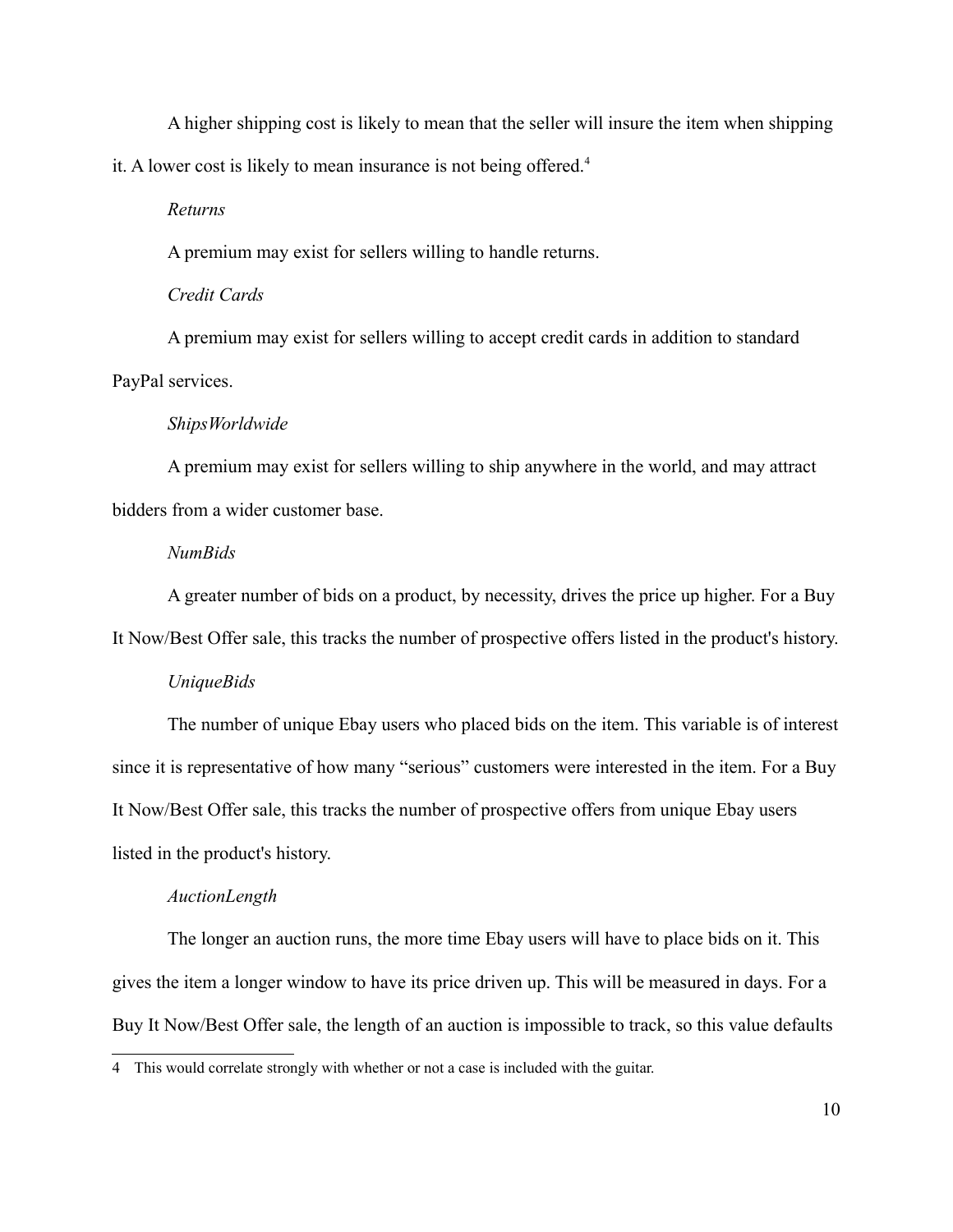to zero. However, this is likely just as well, since a greater span of time for Buy It Now/Best Offer sales will not necessarily generate increasingly higher offers, whereas for auctions, multiple bids will necessarily become higher and higher.

# *Counters*

Some Ebay auction pages list counters that reveal the number of page views an auction. A higher counter number means that more people viewed the auction page, and gives a representation of how popular the auction was. This is functionally similar to tracking the number of unique bids, although it tracks the number of prospective customers rather than the number of "serious" ones.

#### **Seller Details**

## *Feedback*

The seller's feedback score. This is an easy way for prospective buyers to determine the trustworthiness of a seller, as judged by consumers who have bought from the seller before. It also will reveal whether or not the seller has "established" his or herself as an experienced Ebay user. Despite the conclusions of other papers that this variable does not have a very large impact on auction prices, it was found to be statistically significant nonetheless, and will be examined in the model.

## *Dealer*

Ebay users will either be private citizens, or actual companies operating in the secondary market. If the user is clearly not a private citizen, the user will be marked as a dealer. A prospective buyer would likely feel more comfortable buying from a dealer rather than private citizen.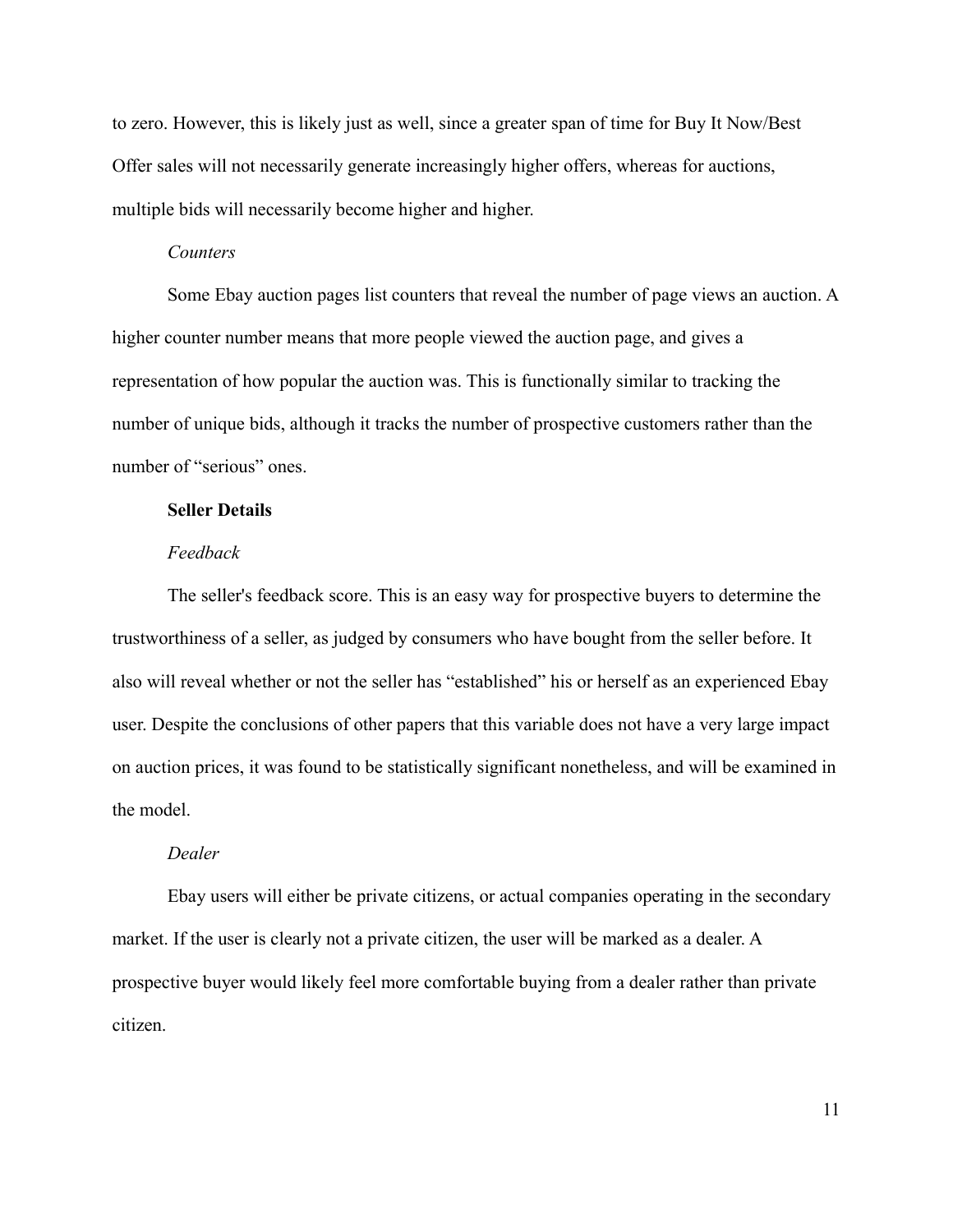# *NumGuitarsSold*

Ebay users can view other completed listings for items the seller has sold previously, and can narrow this by product type. When selling an expensive item such as a vintage guitar, experience selling items such as this may influence prospective buyers' bids, as well as whether or not they bid at all.

# *Knowledgeable*

This holistic variable represents whether the seller appears to have in-depth knowledge of the product he is selling. This is determined by judging whether or not the seller extensively details the product and its minutiae on the auction page, such as instrument history, modifications made (if applicable), how many times it has changed hands, et cetera. This may serve as an information signal regarding the seller's pedigree as a guitar salesman.

## *SellerViews*

Ebay users can track how many times other users have viewed a seller's page. This can help gauge the popularity of a seller, which may be an important sign of seller experience to a prospective buyer.

#### **Product Details**

## *Year*

The year the guitar in question was manufactured. Generally speaking, a guitar's value is positively correlated with age.

## *Model*

The model of the guitar. Guitar models are valued differently, making this an important dummy variable to include. The models included in the study were Fender Stratocasters,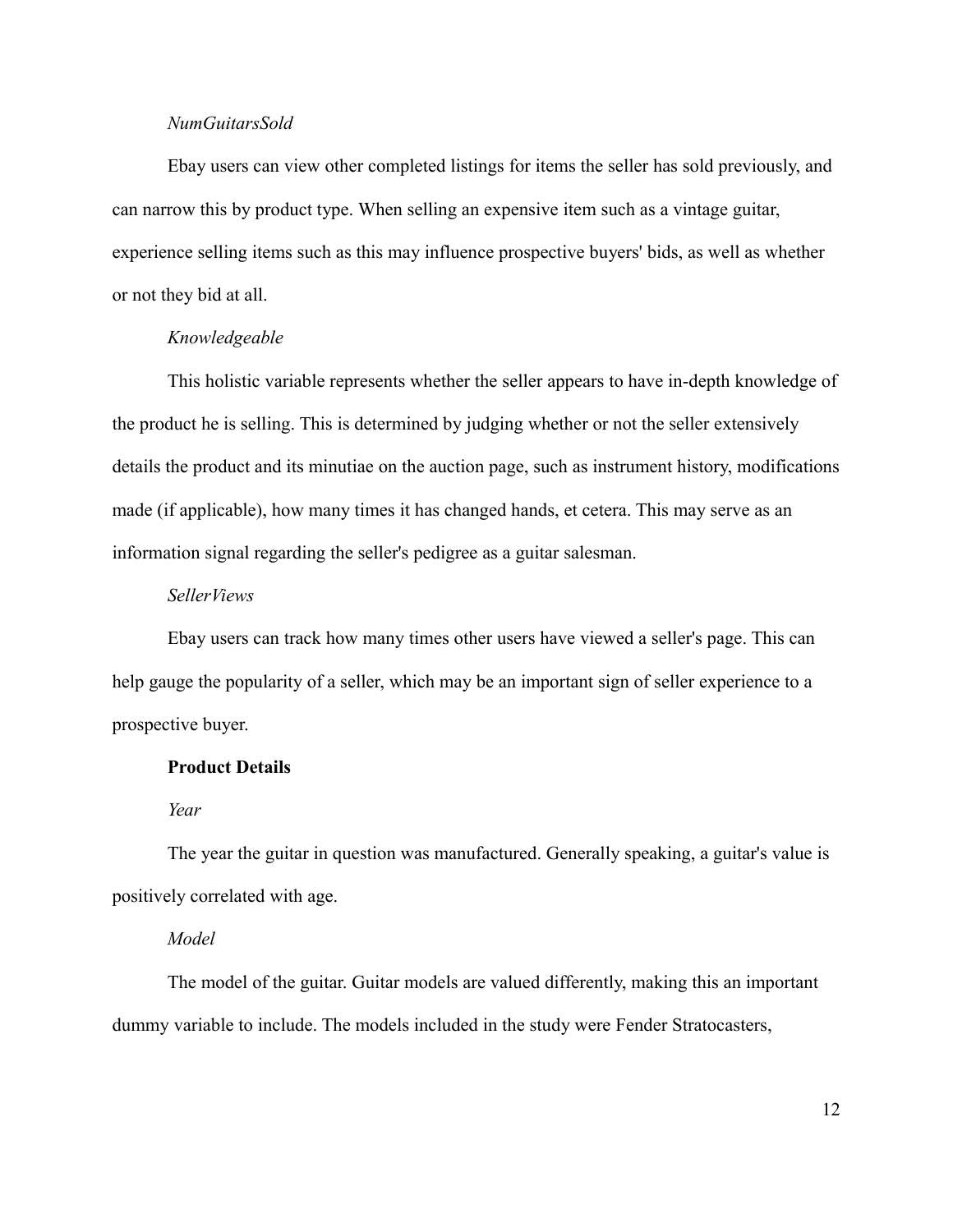Mustangs, Jaguars, Jazzmasters, and Jazz Basses.

# *Finish*

The color or pattern of the guitar's finish. Some finishes are more popular than others and this would likely impact the dependent variable. To constrict the number of regressors that would be caused by a large number of different finishes, a handful of finishes were included as dummies, with finishes that saw very few observations (and were therefore comparatively rare) simply labeled "Custom."

## *FinishOriginal*

Whether the guitar was refinished (i.e. repainted) or not. Original finishes are more highly valued than refinished products.

## *Condition*

A holistic rating to objectively categorize the guitar's condition at point of auction. Making the assumption that used guitars are only liquid if they in are at least salable condition, this trinary value denotes if the guitar is in acceptable (0), good (1), or excellent (2) condition.

# *Case*

Whether or not the instrument includes a hardcover case. A case serves to protect the guitar as an investment product, and at higher price ranges, a hardcover case is expected.

# *Case Condition*

The condition of the case, if one is included. Determined similarly to the instrument's condition, or 0 if the case is not original to the instrument.

#### *Modified*

Any modifications or repairs made to the product hitherto the point of auction are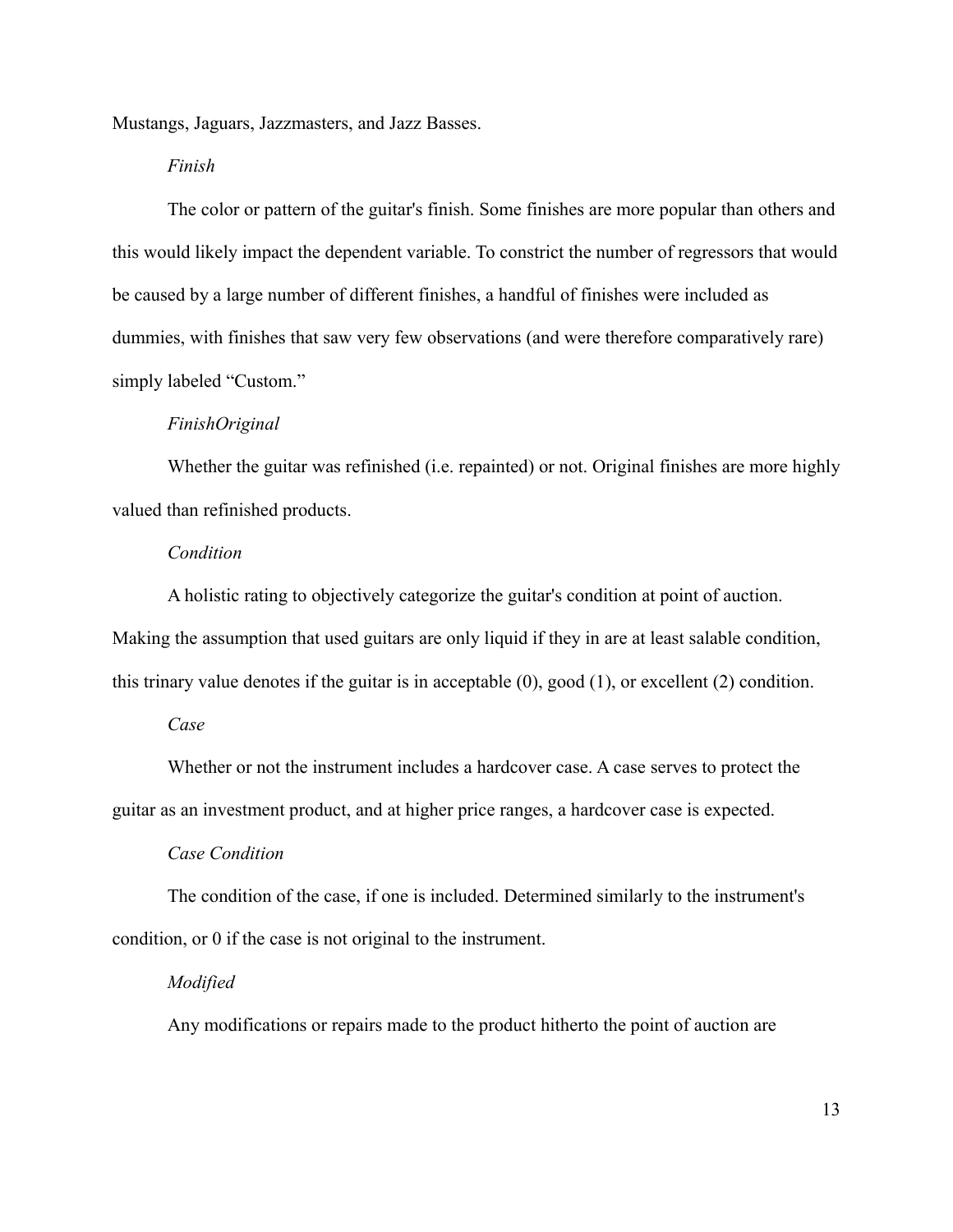believed to cause a significant decline in value; however, almost every guitar sold on Ebay was refretted or otherwise repaired in some way, so to make this an effective variable, it only tracks whether or not the pickups, tuners, or potentiometers have been replaced.

While each of these variables have been considered for the model, the actual empirical analysis will determine which of them are statistically significant and capture the price of a vintage guitar on Ebay. To do this, these variables will be used in a regression and tested for significance. The model will be run iteratively with insignificant variables excluded, until only significant variables remain. The final model will provide the best explanation for what determines the price of a vintage guitar auction on Ebay.

To work with so many unsold goods, a second regression will be run with "WasSold" as the dependent variable. This second model will estimate the likelihood of an item selling using a logistic binary choice model. This analysis will use a similar approach to the first model, in that all variables will be tested to begin with, and the model will be refined iteratively.

It is important to note that, despite the breadth of variables considered for this model, there are still more variables that might have been considered before data collection began. First, while a seller's feedback score has been included in the data set, the percentages of negative and positive feedback the seller received have not. Houser and Wooders, as well as Lucking-Reiley et al., all found that increases in negative feedback led to very small, albeit statistically significant, decreases in final bid prices. Including this data in the model would have captured additional information about the auction.

Furthermore, some additional descriptors of the instrument itself might have been included. The type of wood used to construct the neck may have had an impact on the value of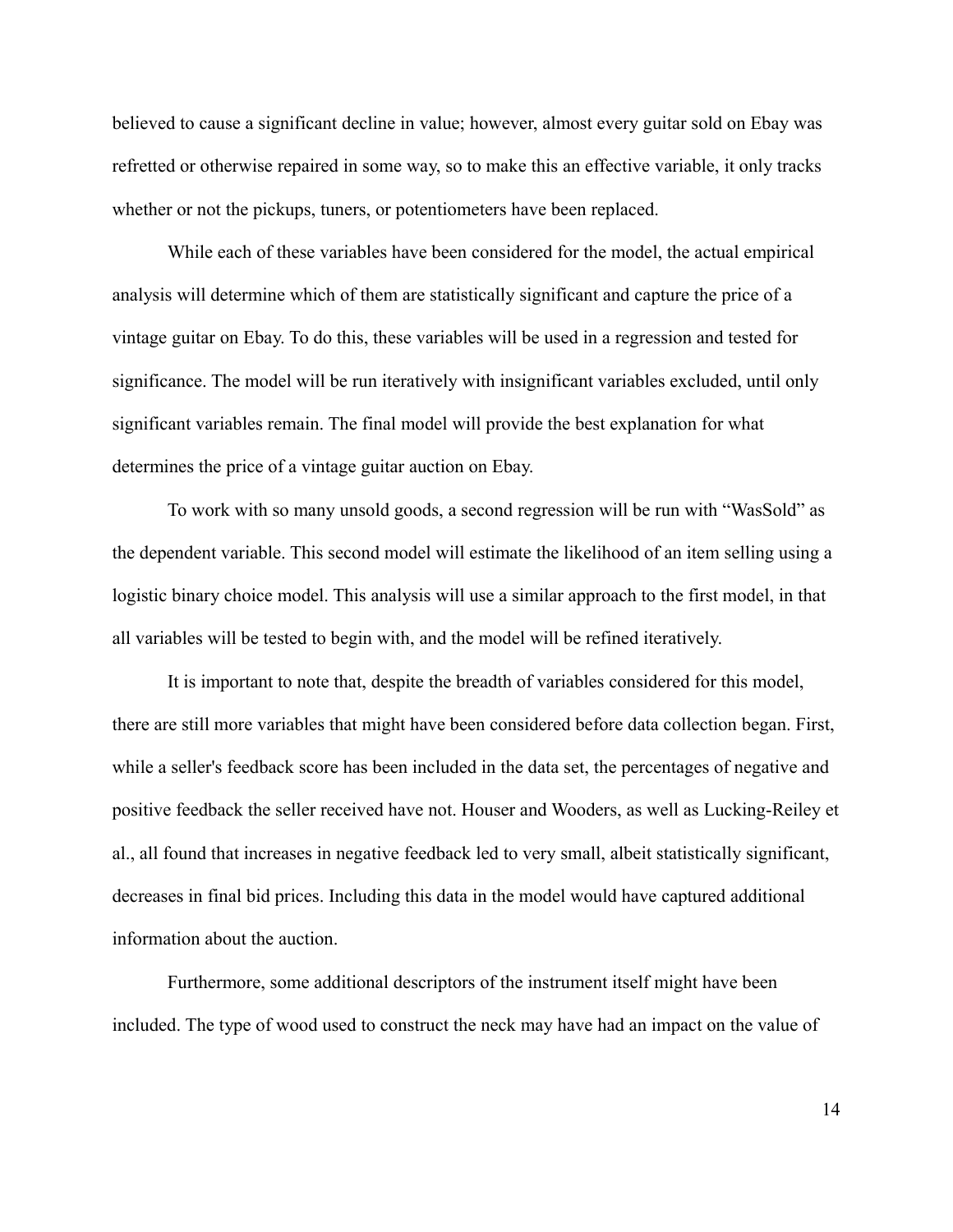the instrument to sellers. Similarly, whether or not the guitar's finish included binding may have increased the value of the instrument.

# **IV. Empirical Analysis**

To build the data set for this study, 225 unique observations of guitar auctions and sale listings on Ebay were collected. For each observation, each of the variables considered for the model was recorded by hand. As previously mentioned, of the 225 observations, about one-third of the products examined actually sold on Ebay.

The purpose of this study is to examine two variables of interest: the price of a vintage guitar auction on Ebay, and the likelihood of such an instrument selling. It is hypothesized that the variables of interest detailed in the previous section will serve as good predictors for these two response variables.

# **IV.a. Price-Predictive Model of the Guitar Market**

The first dependent variable to be examined will be price. To begin the empirical analysis, we perform a regression that includes all possible regressors in the model. The base case will be a listing for a Sunburst-finish Stratocaster that ended on a Sunday, with dummy variables to indicate otherwise<sup>[5](#page-14-0)</sup>.

Iterative t-tests will break down the model and reveal which variables are statistically significant.

For each regressor i,

Ho:  $\beta_i = 0$ 

Ha:  $β_i \neq 0$ 

<span id="page-14-0"></span>For all variables except Init Price in the price-predictive all-inclusive model, do not reject 5 This is the "Price-predictive all-inclusive model," and can be found on Page 32.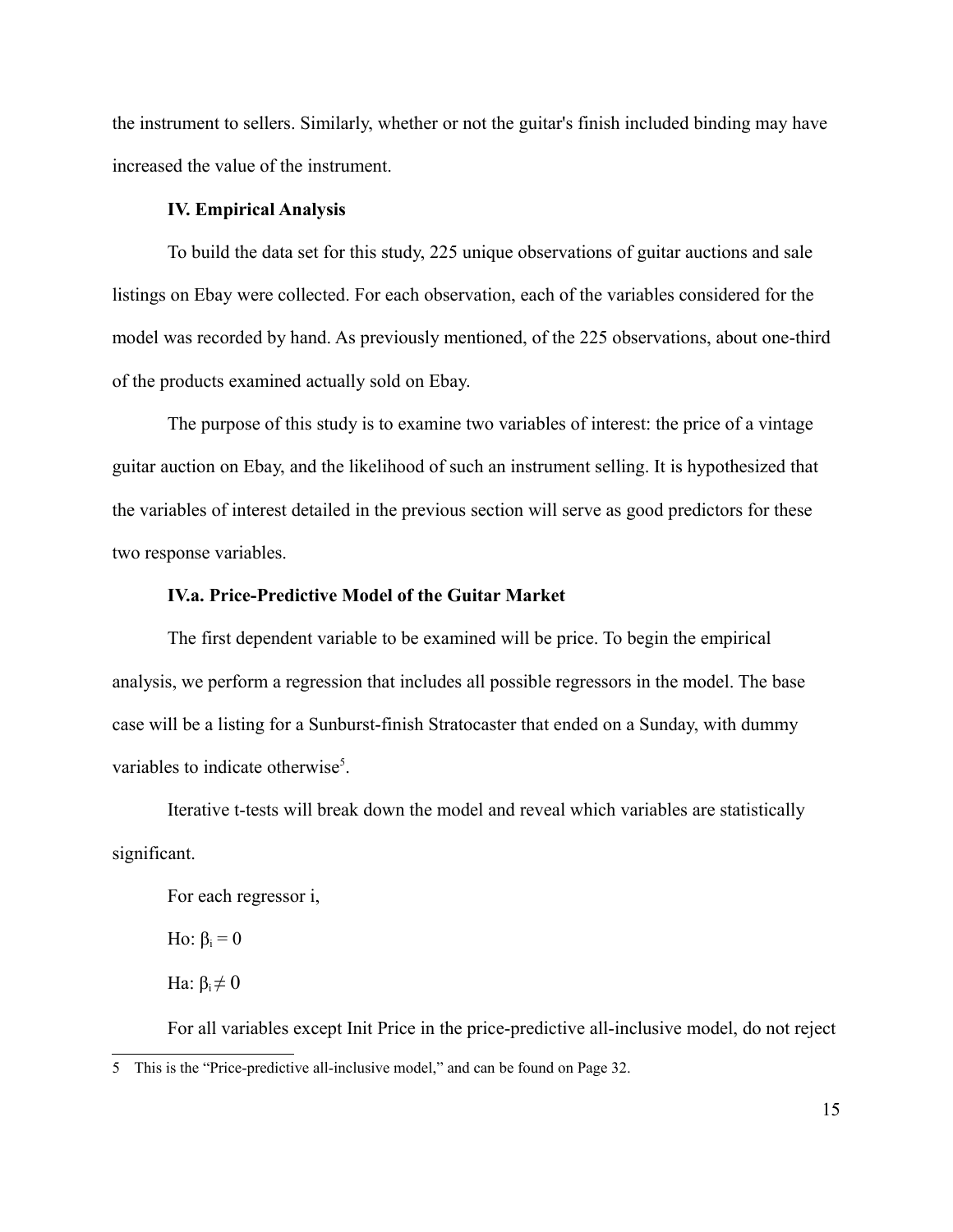Ho. Conclude that, for the purposes of determining price, the initial price of the auction is the only statistically significant variable. With every possible regressor included, the model breaks down almost entirely for the purposes of determining price. However, there are some important considerations regarding the data set that will merit a restructuring of the model.

Recall that only approximately one-third of the products examined (82 of 225) actually sold. Of these, slightly over one-half (53 of 82) were auction-only listings, as opposed to Buy It Now/Best Offer listings. Since so many observations were unsold goods with zero bids, the initial price was the same as the price at the point of the listing's termination. This makes the high t-statistic of Init Price highly suspect. To solve this problem, the sample will be restricted to goods that have differing initial and final prices.

Restricting the sample in this manner is easily performed by only using data listed as both sold and as having a nonzero number of bids. Auctions that include a Buy It Now/Best Offer option are still used in the model, as this does not necessarily preclude the listing being an auction (it may simply be an auction with the Buy It Now option offered). Sorting the data in this way gives a sample of 68 observations. The variable WasSold, now a constant, has been removed from the model<sup>[6](#page-15-0)</sup>.

With the sample fixed to accommodate Init Price, a higher portion of variability is explained; however, now, not a single variable is statistically significant. The number of regressors is reduced to make the model more specific. The presence of counters in an auction page may serve as an indicator of the listing's popularity, but does not necessarily increase the desirability of the instrument. Similarly, the number of views on a seller's page is a good indicator of how many users were interested in the seller's history, but has no intrinsic bearing on

<span id="page-15-0"></span><sup>6</sup> This is the "Price-predictive sold goods model," and can be found on Page 33.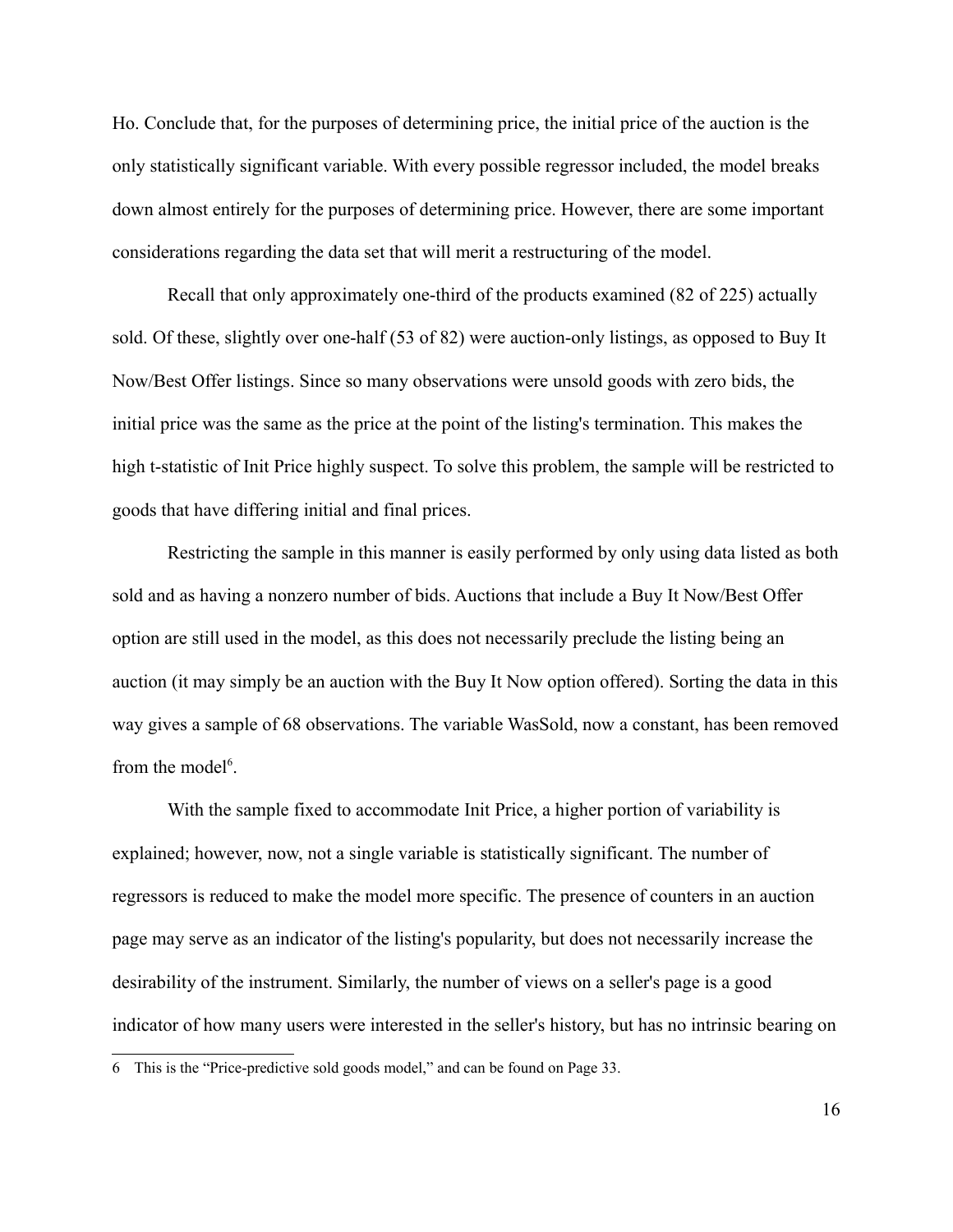the value of the instrument itself. Since we are strictly examining auction listings in this smaller sample, Buy it Now/Best Offer? is no longer necessary to include. Reserve Met? is likewise ineffectual, as we are only examining sold products in this model; if a product was sold, its reserve price must have been met. Buy it now/Best Offer Price may complicate the model in the same way Init Price did with many 0-bid listings, so it will be removed. The possible accelerative effect that weekend-closing auctions would have had on bidding will already be captured in the number of bids that a product received, and by the same token, so too would the effects of a longer-running auction. As a result, both AuctionLength and the dummy set of Day Auction Ended variables will both be stricken. The informative signals given by whether or not the seller is a dealer are more or less contained by the number of guitars a seller has sold; as it seems redundant to include both of these variables in the same model, we will only use NumGuitarsSold<sup>[7](#page-16-0)</sup>.

In the resultant model, the t-statistic for Init Price is now much higher than before, though no other variable still approaches statistical significance. Nevertheless, this model is an even better fit for explaining price than the previous one, as its R-Sq is only slightly less, and its adjusted R-Sq is significantly higher. Restricting the regressors to include only descriptors of the instrument itself is the most specific model that will be developed. For simplicity's sake, the only descriptor to be included, as far as the instrument's finish goes, is whether or not the finish is original.

In the instrument-specific model<sup>[8](#page-16-1)</sup>, again, none of the variables are concluded to be statistically significant, and the portion of variability explained by the model has decreased

<span id="page-16-0"></span><sup>7</sup> This is the "Price-predictive refined sold goods model," and can be found on Page 34.

<span id="page-16-1"></span><sup>8</sup> This model can be found on Page 35.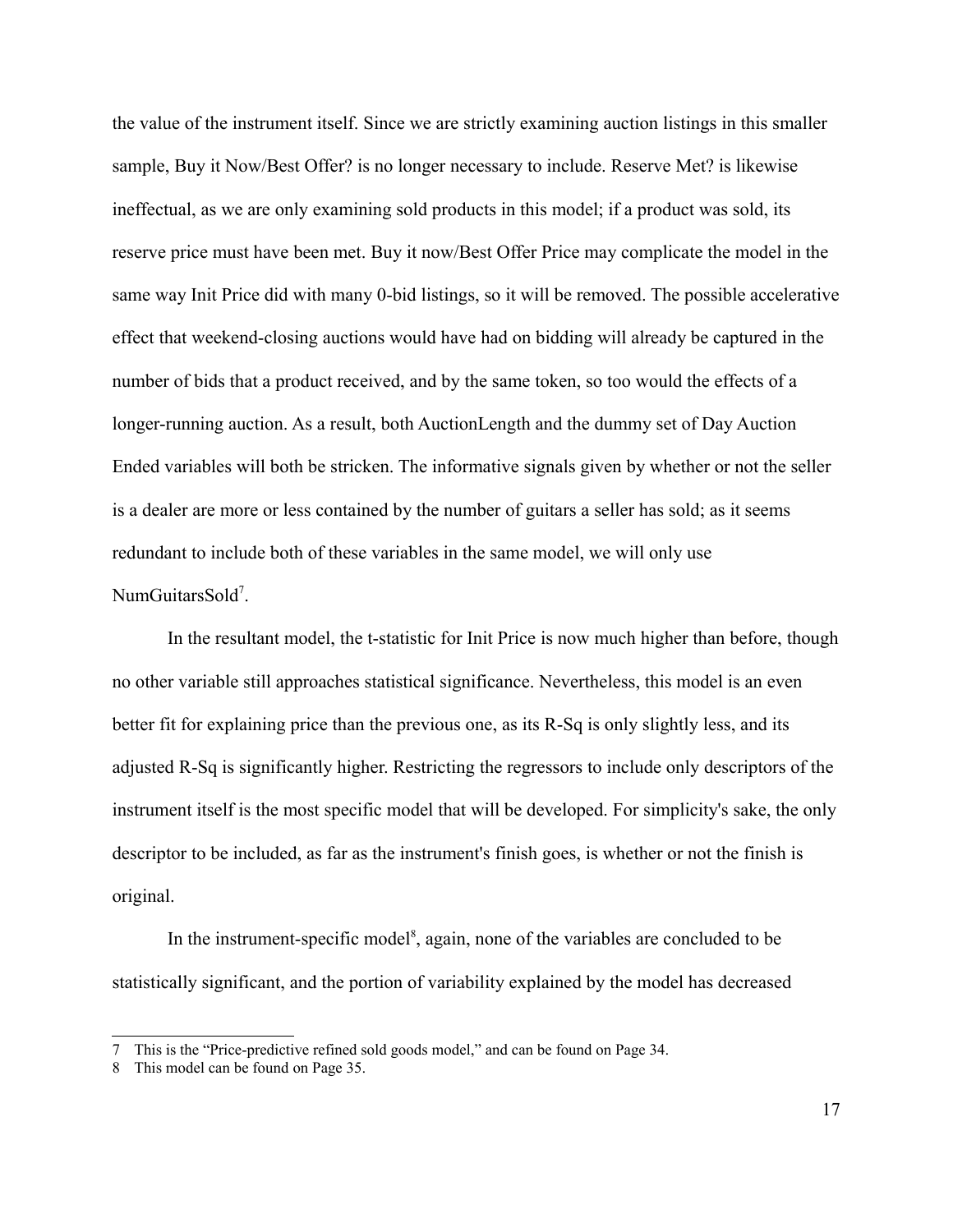considerably when compared to the previous best-fit model, suggesting important information regarding value descriptors is being omitted in this instrument-specific model. By extension, we can conclude that the sale price of an instrument on Ebay is determined by more than the instrument itself.

The refined sold goods model was the best fit for the purposes of explaining price. While none of the variables can be interpreted as statistically significant, the values of the coefficients in this model might corroborate some claims regarding the descriptors.

## **IV.b. Price-Predictive Model: Conclusions**

The negative coefficient of year indicates that the value of the guitar does increase with age (i.e., the smaller the value for year, the older the guitar is, and the less the forecast price will decrease). An original finish is indeed purported to have a positive effect on the guitar's forecast price. A modified guitar will be forecast with a lower price than one that has not been modified. A rare, custom finish is valued much higher than any other finish, which makes intuitive sense and is reported by the model. A vintage Stratocaster (the base guitar dummy variable in the model) is valued higher than any other guitar model in the statistical model, which makes sense as the Mustang and Jaguar were intended to be student-grade or middle-grade guitars and as such were offered at lower price points. There is a far smaller comparative discrepancy between Stratocasters and Jazz Basses and Stratocasters and Telecasters, which is also a reasonable conclusion as Telecasters were near the same price grade as Stratocasters, and Jazz Basses were also professional-grade instruments. The knowledgeability of the seller is reported to have value as an informational signal, as well as the number of guitars sold. A greater number of bids would drive up the price by necessity, so the coefficient of NumBids is neither surprising nor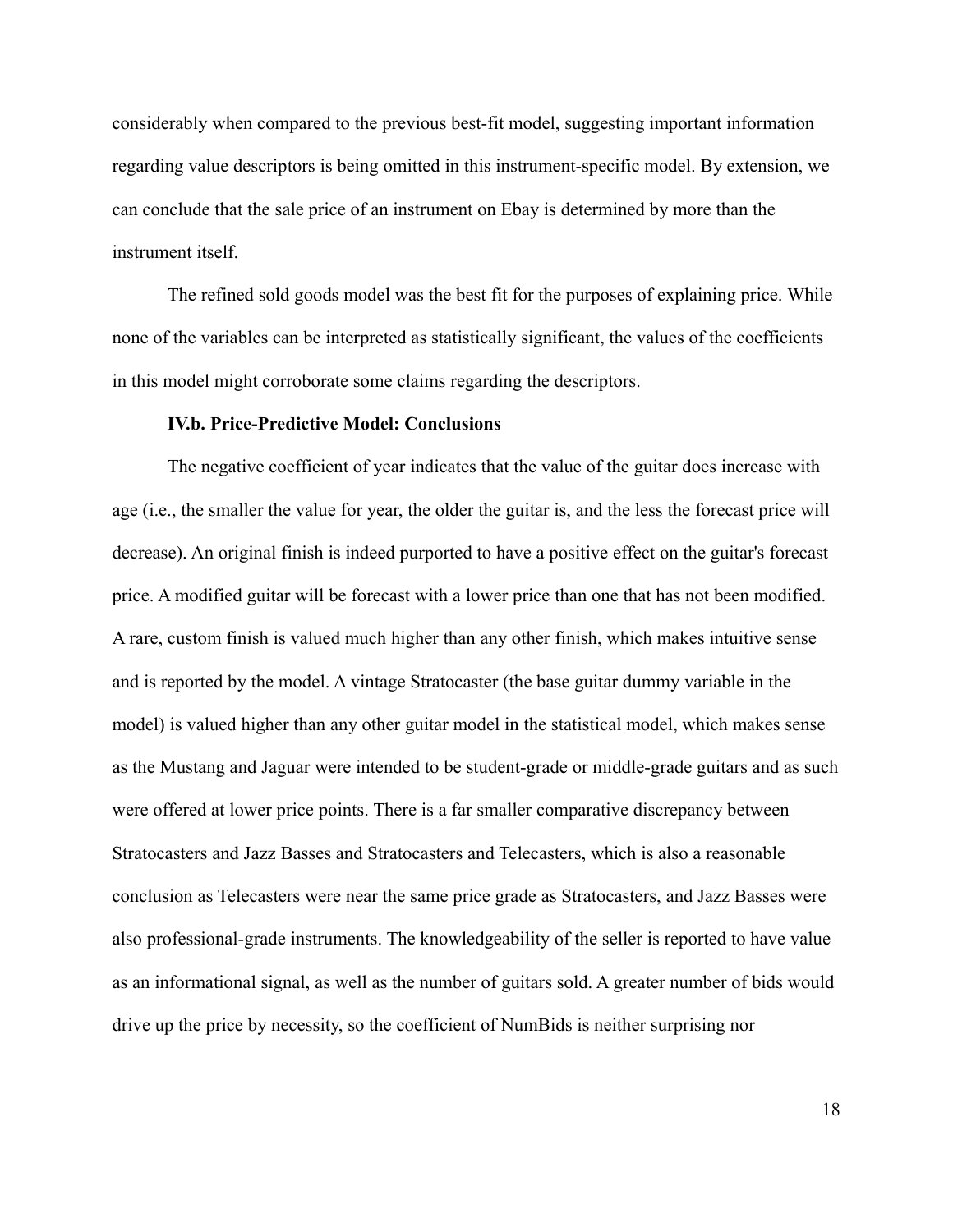enlightening.

Some of the regression results ended up being counterintuitive. While the convenience of credit card auctions was expected to be offered at a premium, a premium in excess of \$1000 is somewhat absurd. For auctions that accepted returns, the forecast price of the instrument was actually lower than an auction that did not accept returns. The regression predicted a similar result for auctions that offered to ship worldwide. The condition of the instrument was predicted to have almost no bearing at all on price, whereas an instrument sold with a pristine case had a much higher forecast price than one with a poor-condition case. The model expects unique bids to exert a downward force on price. As expected, Feedback was predicted to have a very small impact on price, but the regression predicted that higher feedback scores would lead to lower prices. Most surprising of all was perhaps the negative coefficient of ln(Pictures). This regressor was expected to have a positive, nonzero coefficient, but instead was predicted to push price down by almost \$100 for an auction having as few as three photographs (most auctions had at least 6).

The refined sold goods model has some serious problems in terms of statistical significance, for which a model with a smaller amounts of regressors (the instrument-specific model) was developed in an attempt to correct. However, pulling regressors out of the model actually made the model *worse*, as t-statistics for variables were almost uniformly lower and the R-Sq was significantly lower than the refined sold goods model. With so many unsold goods, there simply was not enough data to test for all the regressors that were likely to impact price. Restricting the data set to only include goods that had sold under an auction mechanism left us with insufficient data to study price. Almost all of the unsold goods had zero bids or offers, and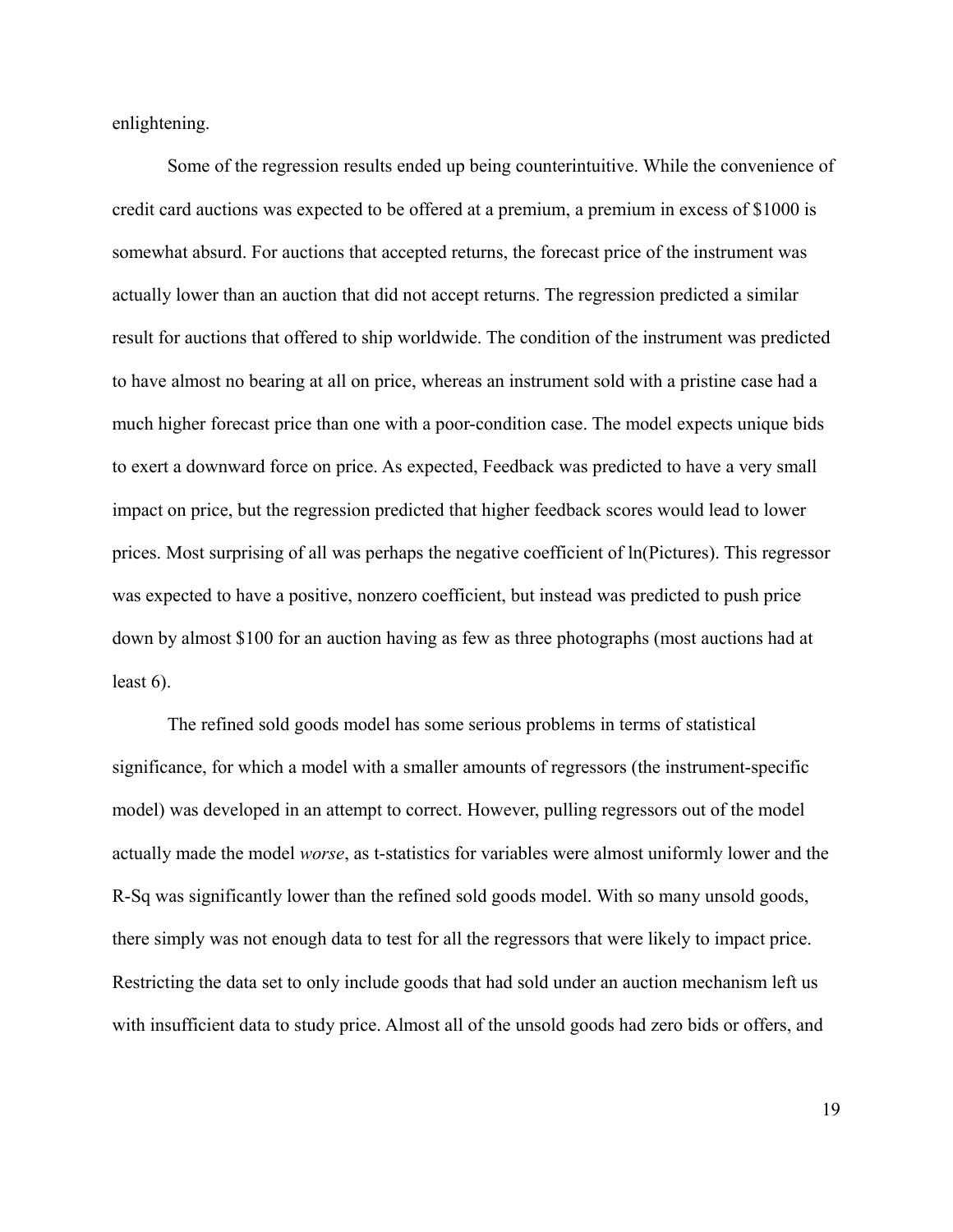the addition of many listings operating under Buy It Now/Best Offer excluded these goods from the study, as their prices could not be bid up in the same way auction listings were. Essentially, results are inconclusive since a large enough data set to work with the many regressors necessary to capture the price of a vintage guitar is not available. More sold-goods auction listings would have yielded a more conclusive study, although due to the nature of the products being investigated in this study, the source of data was somewhat limited (only so many completed listings for these specific products could be found).

Furthermore, instruments seemed to sell at random. An otherwise unremarkable guitar with a rare off-black finish sold for more than \$14000, while a pristine Stratocaster with a goodcondition case and a verifiable seller pedigree fetched very few bids at all and sold for less than \$5000. There seemed to be little of anything correlated between listings that had actually sold. In an attempt to understand this, the next model we will develop will be a probabilistic model that is intended to determine what influences the likelihood of an instrument selling.

#### **IV.c. Probabilistic Model of the Guitar Market**

A binary-choice model will allow the model to work with so many unsold goods in the data set, which is a major advantage over attempting to estimate price.

Similar to how the price model was developed, the probabilistic model will first include all descriptors, and the model will be iteratively broken down. Again, for the dummy variables used, the base case will be a listing for a Sunburst-finish Stratocaster that closed on a Sunday.

To test for significance, conduct a Wald test on each regressor. The Wald test uses the square of the z-statistic, which gives a Wald statistic with a chi-squared distribution and one degree of freedom.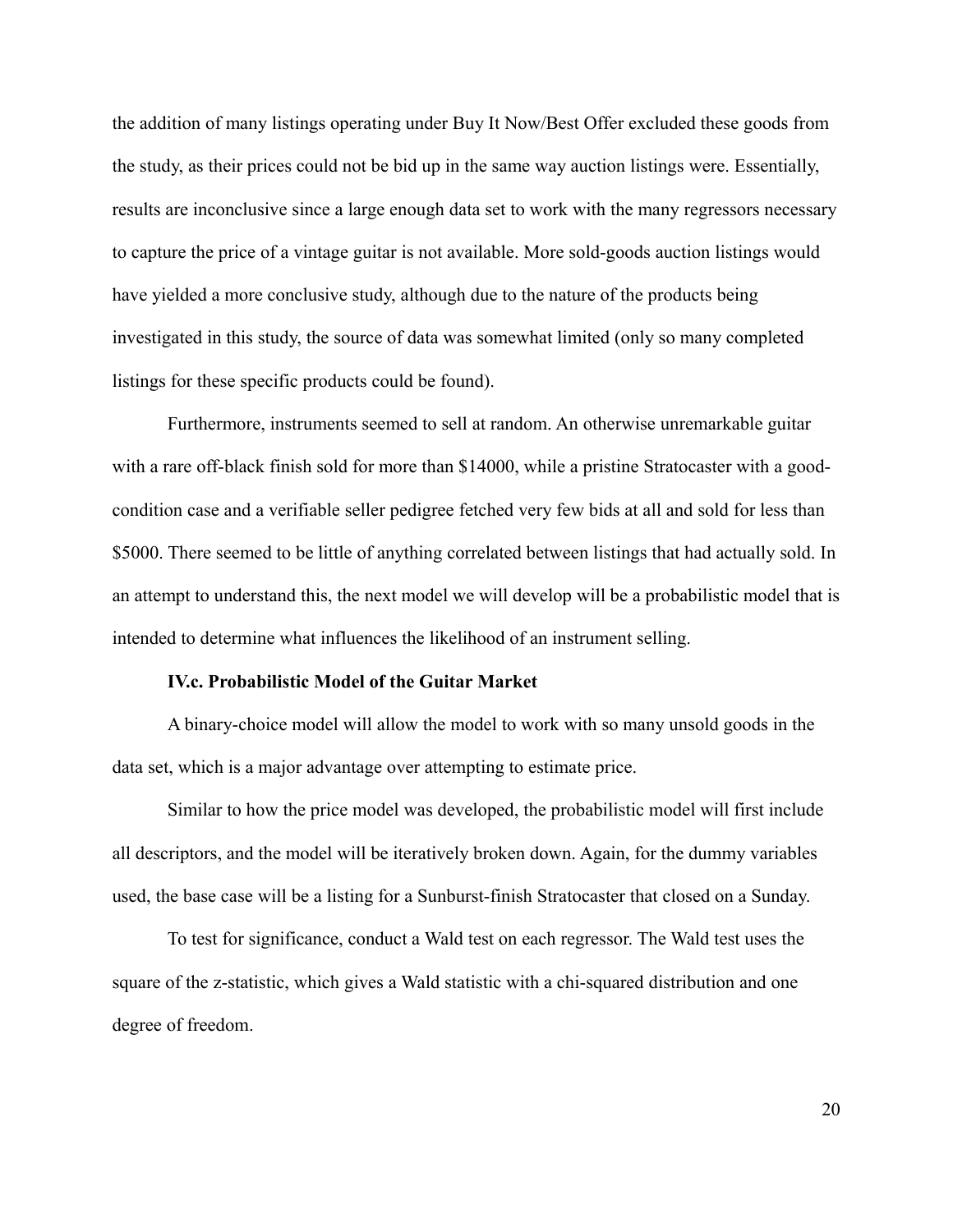For each regressor i,

Ho:  $\beta_i = 0$ 

Ha:  $β_i \neq 0$ 

Under these testing parameters, a regressor bearing a z-statistic with absolute value less than 0.1265 will be concluded to be not statistically significant, as its Wald statistic (square of the z-statistic) will not fall within the specified rejection region. From looking at the z-statistics, the all-inclusive probabilistic model<sup>[9](#page-20-0)</sup> merits some restructuring. Whether or not the instrument was modified does not seem to be statistically significant for determining whether or not the instrument is likely to sell. This is a reasonable variable to drop from a predictive model, as it seems a more important determinant of value than the likelihood of the instrument selling. The amount of views a seller has on his or her page was expected to have some bearing on the likelihood of the good being sold, but for the Wald test, we do not reject the null hypothesis of this regressor being zero; it should be ejected from the model. Furthermore, as meeting an auction's reserve is a known necessary condition for the product to be sold, it seems redundant to include it in the probabilistic model. The lot of variables for finish should be left in the model.

In the refined probabilistic model<sup>[10](#page-20-1)</sup>, shipping cost, the price of a Buy It Now/Best Offer listing, and whether or not the instrument's finish is original are all concluded to be not statistically significant (dummies are left alone).

With these variables removed, all regressors included in the final probabilistic model<sup>[11](#page-20-2)</sup> are now concluded to be statistically significant, with the exception of the dummy variable denoting an auction ending on a Saturday. Other indicator variables in this category are concluded to be

<span id="page-20-0"></span><sup>9</sup> This model can be found on Page 36.

<span id="page-20-1"></span><sup>10</sup> This model can be found on Page 37.

<span id="page-20-2"></span><sup>11</sup> This model can be found on Page 38.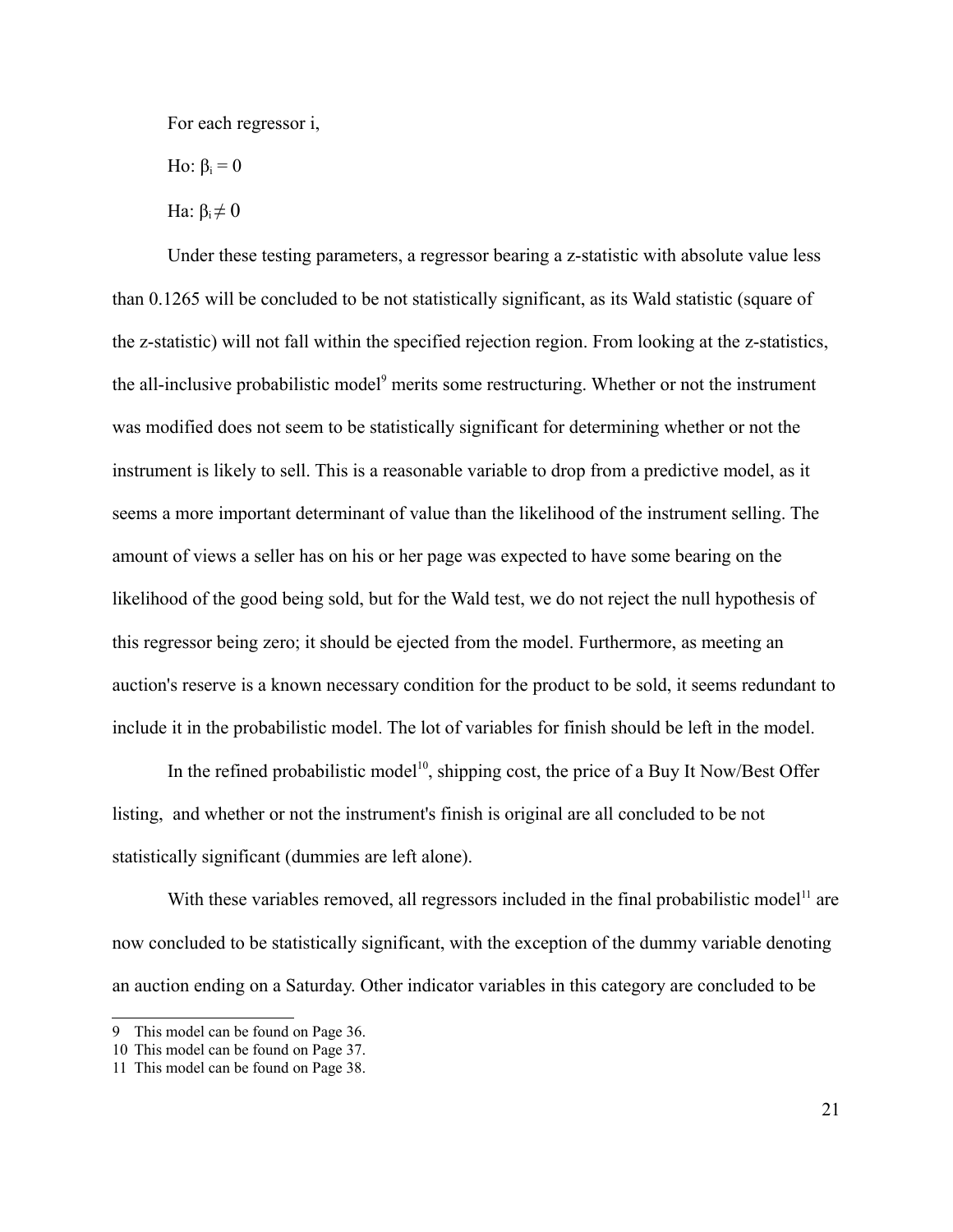statistically significant. What conclusions can be drawn from the final probabilistic model?

# **IV.d. Probabilistic Model: Conclusions**

For a logistic binary-choice statistical model, let L be the numerical evaluation of the regression equation. The probability of a guitar selling equals  $1/(1+\exp(-L))$ . It follows, then, that for any regression coefficient B, as B increases, L also increases, and therefore, the predicted probability that a guitar will sell also increases. This simplifies our results considerably.

While the negative coefficient for year might not seem surprising – older guitars are typically higher valued, after all – it is important to consider that far more 1970's models sold than any other vintage of guitar sampled in the study<sup>[12](#page-21-0)</sup>, and furthermore, newer models had lower prices<sup>[13](#page-21-1)</sup>, which, according to the model, should also have increased the likelihood of a sale. The negative coefficient of price is not surprising, as a higher-priced model would fall above more consumers' buyer values, decreasing the customer base and therefore the likelihood of a sale. The convenience of returns was apparently a big draw for customers, though the suggested repulsive effect of sellers that accepted credit cards is a rather counterintuitive conclusion. Worldwide shipping and the instrument's condition both exerting positive impacts on the instrument's likelihood-of-sale were fairly logical conclusions, whereas feedback again was shown to have a curiously downward force on the probability of a sale (even if it was an extremely small amount). A Buy It Now/Best Offer type listing actually decreased the chance of a sale, which makes intuitive sense – buyers were not able to bid up to their buyer value, and instead had to either take or leave a pre-named price (or let the seller accept or decline their offer). This pre-

<span id="page-21-0"></span><sup>12</sup> Recall that the guitars studied in this paper included only 50's, 60's, and 70's models.

<span id="page-21-1"></span><sup>13</sup> Fender was purchased by CBS in 1965, who enacted cost-cutting design decisions that ultimately led to a large influx of cheaper Fender instruments during the late 60's and the 1970's. The combination of lower-priced instruments and increased output from Fender can hardly be ignored as an effect on the greater availability and propensity to sell of the 1970's models.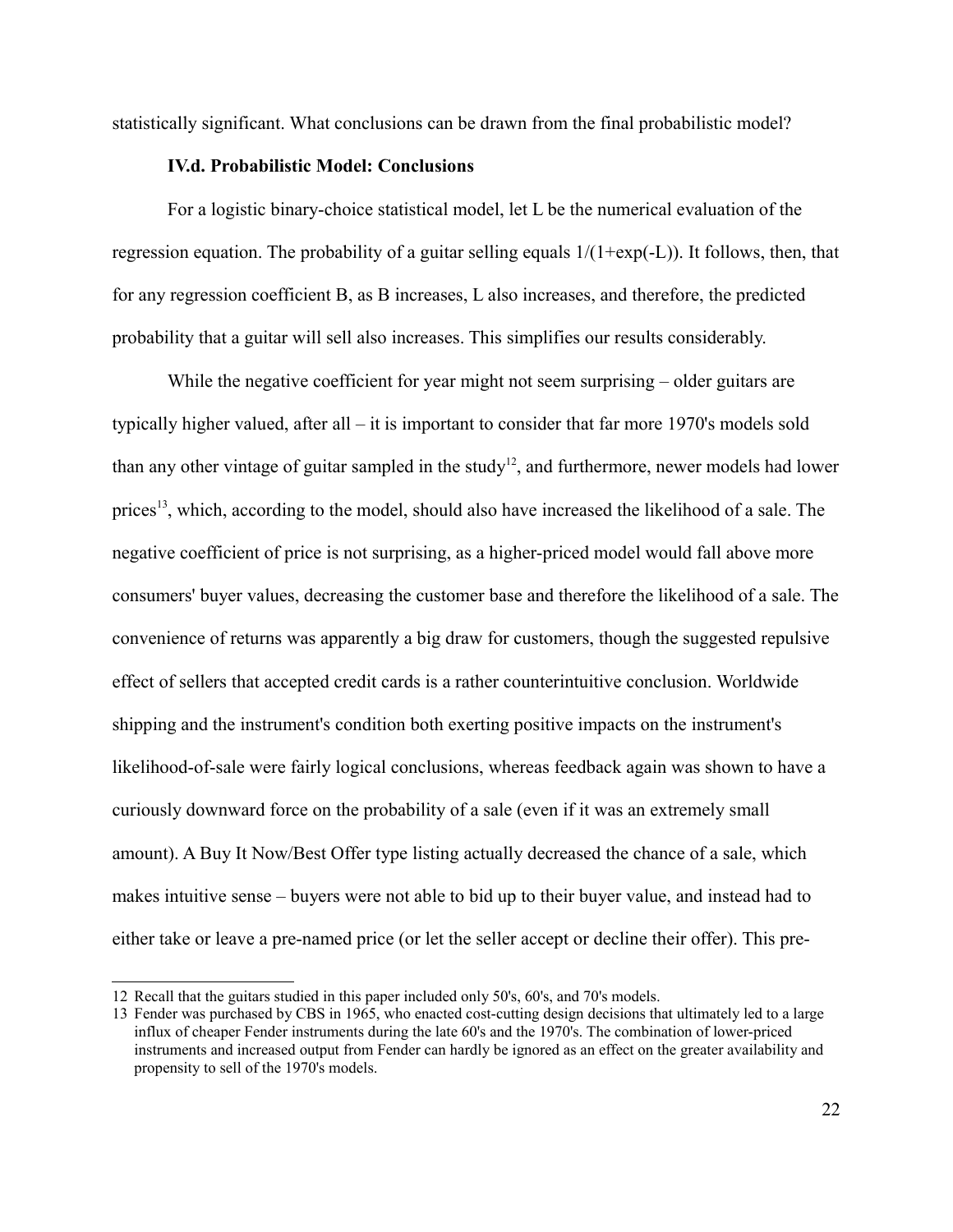named price typically ended up being more than any Ebay user's buyer value for such a product, as the data set corroborates – of the 82 sold products, 30 offered Buy It Now/Best Offer mechanisms, and only 10 were actually bought via Buy It Now/Best Offer as opposed to the auction mechanism.

As expected, a good-condition instrument is forecast to have a better chance of selling than a poor-condition one, as is an instrument that is sold with a case. Curiously, the predicted probability of the instrument selling actually fell as the condition of the case improved, while the diminuitive negative impact of the counters on a seller's page, while similarly counterintuitive, was about as small as expected. The negative coefficient of Knowledgeable might not be as strange as expected: a knowledgeable seller would know more information about the value of his or her own guitar, and be able to offer it at a price that more accurately values it. For high-value, high-quality instruments, buyers would want the seller to *not* recognize the value of his or her own product – they would hope that the seller would undervalue their own product and offer it at a price below the true value. A buyer that could recognize this would stand to come out significantly ahead.

The initial price of a listing is difficult to consider in the model, as it only really affects the small portion of listings that were both sold goods and auction listings. However, it does make sense that a higher initial price would serve to attract fewer potential bidders, so the negative coefficient for Init Price makes intuitive sense. Oddly enough, what was intuitively one of the best determinants of the likelihood of a product selling, the number of bids a product had, was estimated to decrease it rather than increase it. An auction with any bids at all was rare enough, and almost all those that had at least one bid sold, making this a highly suspect result.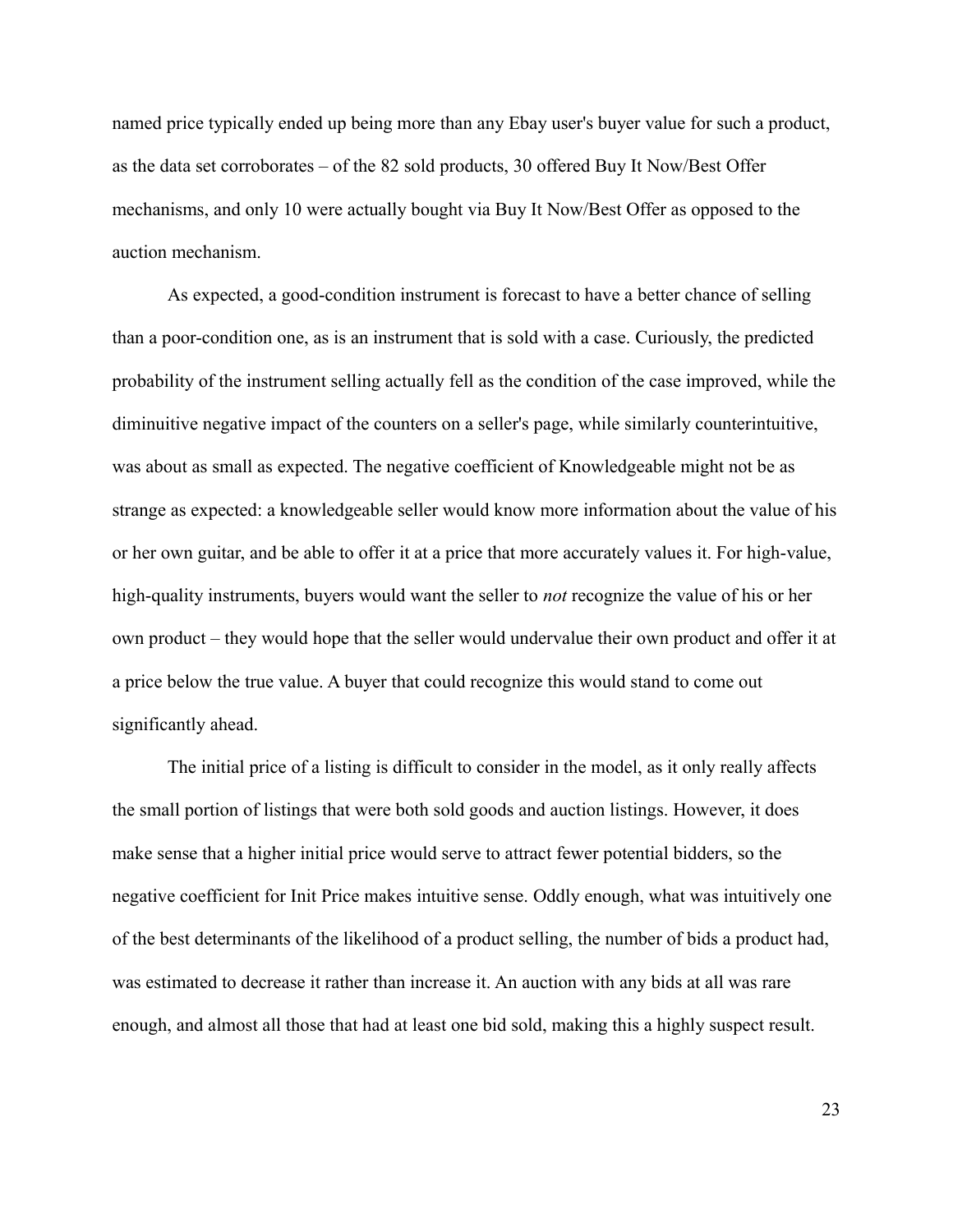The model's positive prediction of the amount of unique bids a listing received, however, is much more sensical. The length of an auction was expected to increase the chance that the listing would sell, as there would be a wider window of opportunity for prospective customers to find and bid on or purchase the item in question; however, the model does not corroborate this claim. Whether or not a seller was a dealer of guitars is estimated to increase the likelihood of the instrument selling, which makes sense as this was expected to have value as an informative signal regarding the trustworthiness of the seller. The number of guitars a seller had previously sold was similarly expected to increase the likelihood of a sale; however, the model predicts that it has a very small negative impact on this probability.

Regarding the many indicator variables used in the model, a blonde-finish guitar was the most likely finish of model to sell, whereas Candy Apple Red was the least likely finish to sell. However, this may be correlated with the fact that many Stratocasters were finished in Candy Apple Red, and a small amount of Stratocasters actually sold in relation to the rest of the instrument models included in the regression. A custom finish was expected to significantly increase the probability of a sale (as it would greatly increase the desirability of the instrument). However, such a finish was predicted to have a negative impact on the likelihood of a sale – this may be due to the fact that custom finishes were offered at high prices, and price negatively affected the probability of a good being sold.

For specific models of guitars, Mustangs were predicted to sell more often than any other instrument, and Telecasters are expected to sell particularly poorly. This is intuitively sound for Mustangs, as Fender Mustangs were introduced as a lower-price instrument to capture the middle market. Telecasters were of a professional grade similar to the Stratocaster, making the predicted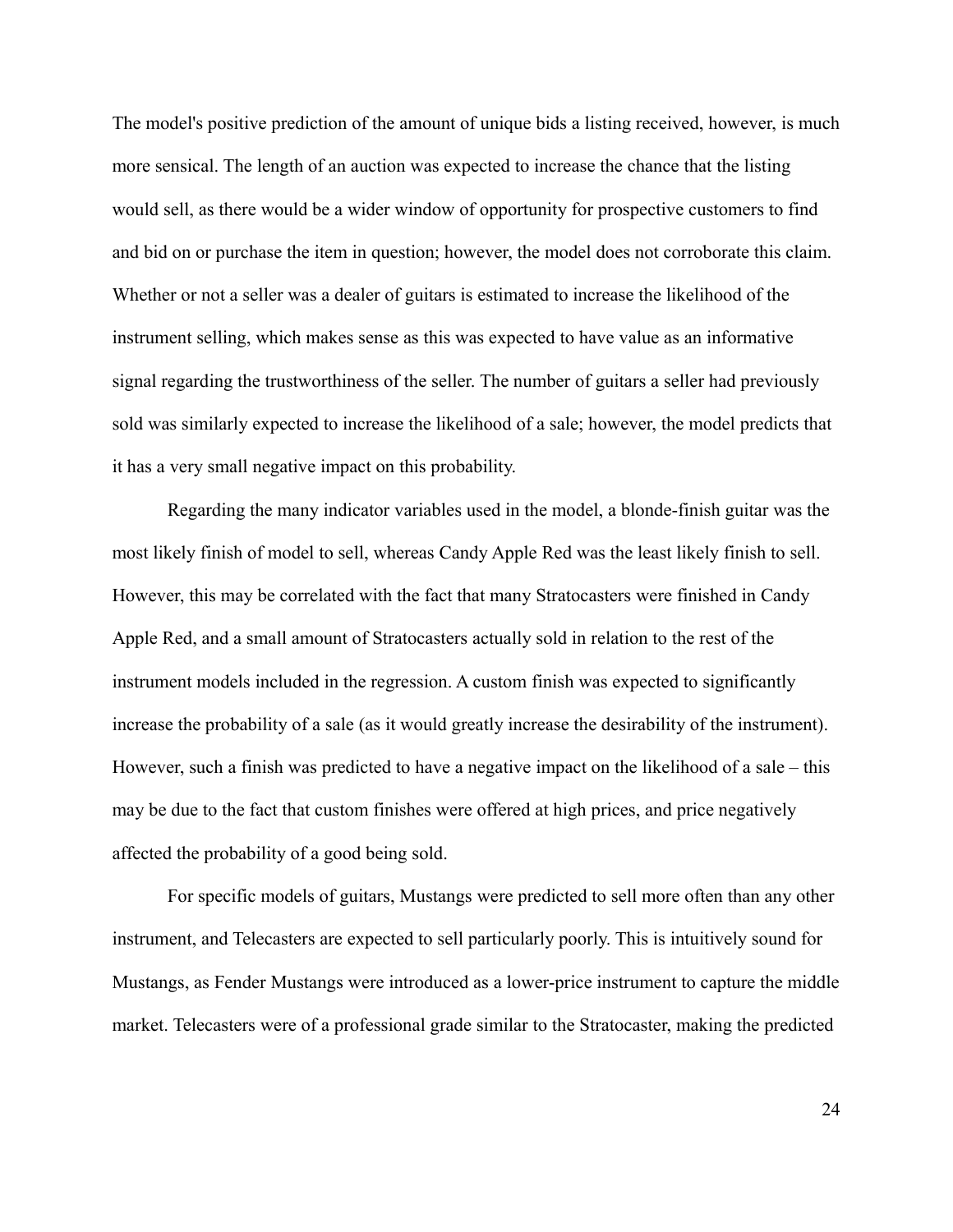discrepancy between the two suspect.

The model predicts that weekend-closing auctions were actually the least likely days to sell a product on, as every weekday had a greater positive influence on the forecast probability than either of the two weekend days.

Finally, pictures were indeed predicted to increase the likelihood of a sale.

The logistic model is useful for answering the second question this study was investigating – what determines the likelihood of a guitar listing on Ebay selling – but while the final model did not bear the same problems of statistical significance that the price-predictive model did, many of its conclusions did not follow logically from what was expected. Again, the data set is suspected to be at the root of the problems plaguing attempts to model guitar auctions and sales on Ebay. Due to the high quantity of unsold goods, high quantity of auctions with zero bids at all, and differing mechanisms of sale (auctions versus Buy It Now/Best Offer), the observations in the data set are not as homogenous as modeling this market demands.

#### **V. Summary of Results**

In an attempt to model the massive market for vintage guitars, a study was performed that used the market for vintage guitars on Ebay as a data set. This study attempted to model the products in two ways: first, what are the determinants of price for a vintage guitar being sold on Ebay, and second, what factors determine whether or not the instrument will sell at all. There were significant problems with the models.

The results of the first portion of the study were inconclusive. The only way to model price was to use listings for instruments that had actually sold (modeling a price-predictive model on products that did not have a selling price would be nonsensical), which effectively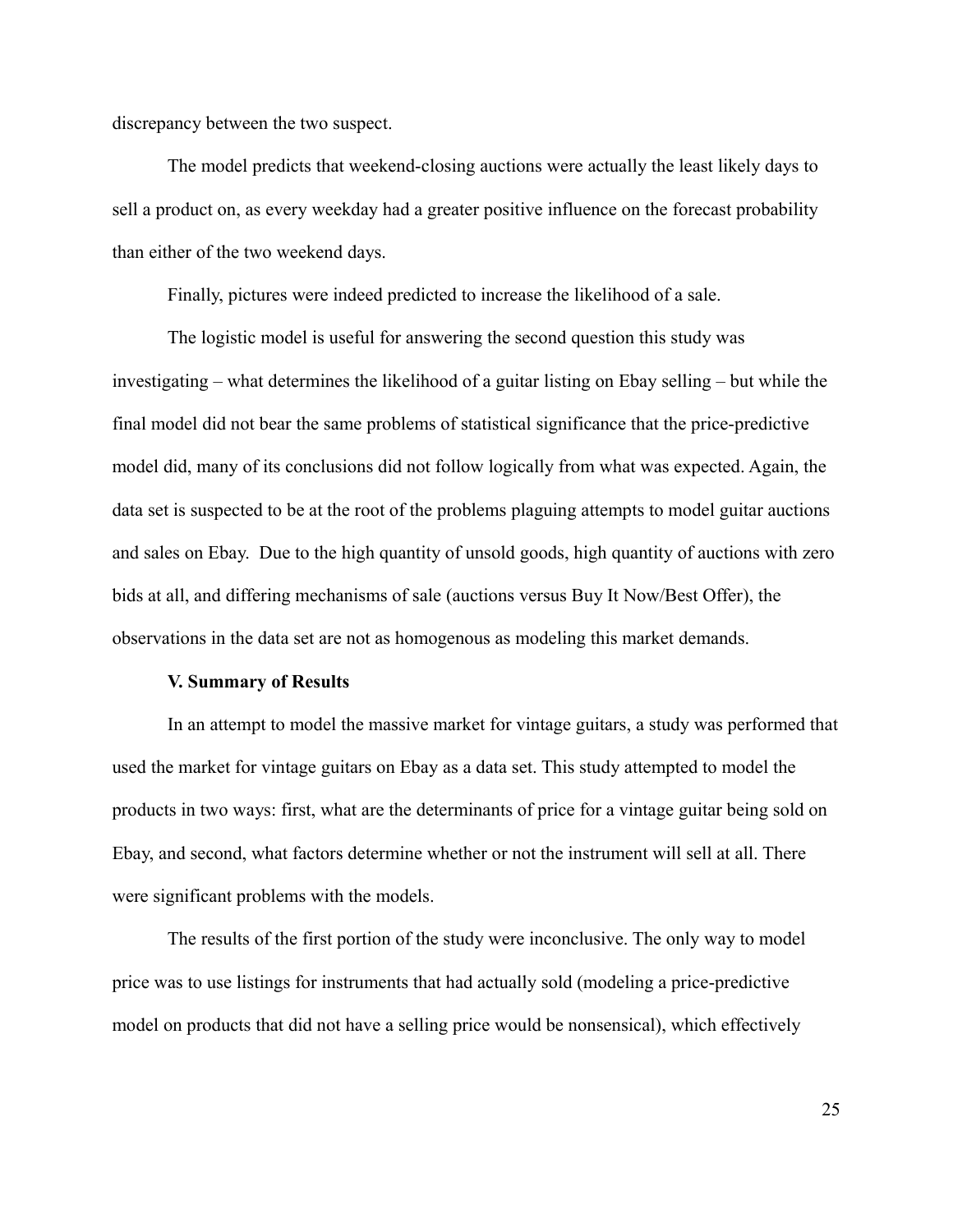shrunk the data set from 225 observations to 68 observations. With a high number of regressors and a small sample size, every single variable included in the model was concluded to be not statistically significant. Decreasing the number of regressors in the model led to a significantly lower goodness-of-fit for the model, suggesting that the deleted regressors had contained important information. Ultimately, the results of the best-fit model were scattered: for as many hypothesized claims that the model corroborated (i.e. older guitars will have higher prices), it made as many, if not more, completely counterintuitive claims (i.e. a higher number of pictures will decrease the forecast price of an auction).

The results of the second portion of the study were similarly inconclusive. A probabilistic model allowed for the use of so many unsold goods in the data set, making sample size no longer a problem. However, the heterogeneity of the data ultimately made for inconclusive results. There was a disproportionately high amount of unsold goods in the data set, differing mechanisms of sale, and many of the auctions had zero bids at all, ruining the usefulness of the listing's initial price as a regressor (the initial price was equivalent to the final price in an inordinate number of observations). As with the first portion of the study, some of the model's predictions confirmed hypotheses, while other predictions seemed illogical.

Redoing this study would necessitate an entirely new data set, and likely a different source of data as well. As stated before, it is believed that the lack of a large quantity of homogenous data has caused the models developed to break down. It also limits the amount of specificity with which a model can be developed. For example, what specifically drives the price of a Stratocaster up, as opposed to a Telecaster, would have been of interest, or perhaps investigating different vintages of guitars independently of one another. However, in having to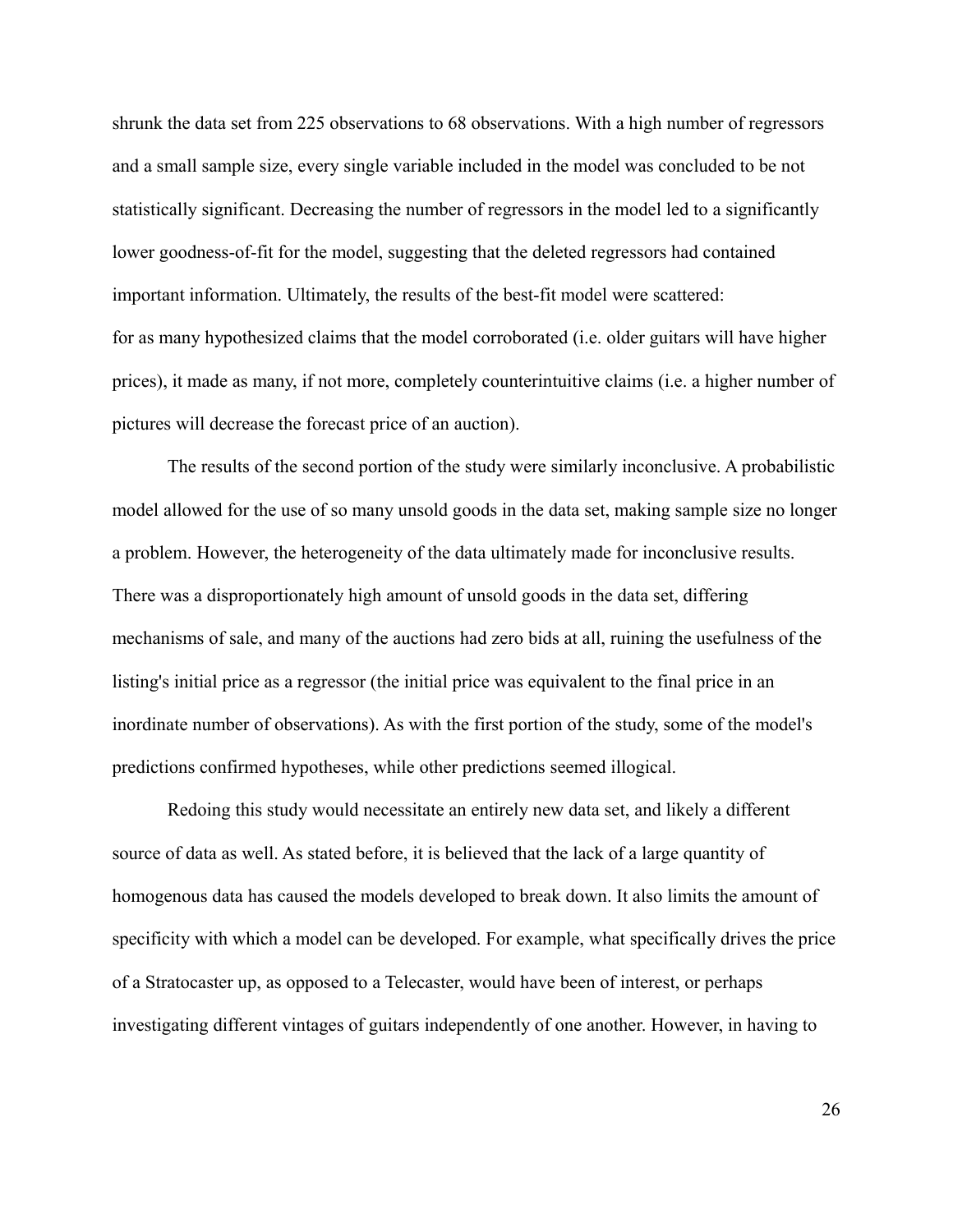constrict the data set to sold-good auction listings only, an additional restriction to one specific model or vintage would have not allowed for a very inclusive model, as the data set would have been extremely small (likely less than 20 observations). As far as vintage guitar deals are concerned, it is entirely likely that Ebay is simply not a good source for data of this type. It is the author's opinion that most transactions of vintage instruments happen personally, between private individuals, and that most people willing to pay a large amount of money for a vintage instrument would not do so unless they could physically inspect the instrument themselves. This would explain the reason that so many goods are unsold: the author believes that, more often than not, transactions of this nature simply do not happen over the internet. However, alternative data sources for this particular type of market would be difficult to find. Furthermore, as previously mentioned, some other important variables of interest (both product and auction details) that were not collected for this study would merit inclusion in a redone model.

Most of the instruments that do sell on Ebay are recently manufactured models that sell for fewer than \$2000, which is simply considered by Vintage Guitar Price Guide to be in the middle-range of guitar values. While there is a large market for the sale of vintage instruments on Ebay, there is not a large market for their purchase. So few sold goods operating under differing sale mechanisms makes an appropriate sample difficult to build, which necessitates bringing in many new models to expand the sample, complicating the model even further. A study of the price and likelihood-of-sale for vintage guitars is feasible, but using a data set of Ebay auctions to do so may not be.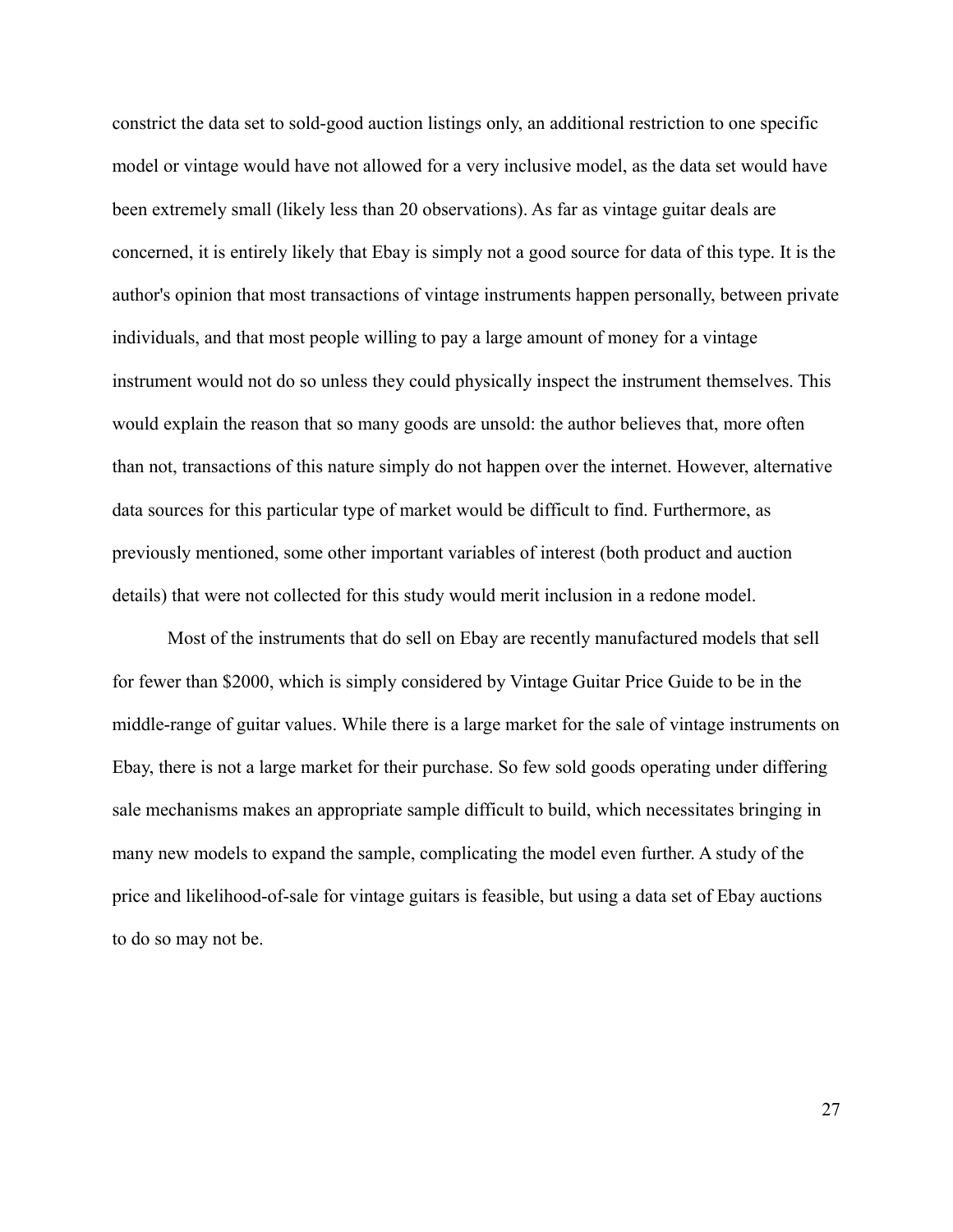# **Appendix A: Data Set Outline**

|                    | Jaguar          | Jazz Bass       | Jazzmaster | Mustang  | Stratocaster | Telecaster | Total<br>(Sold) |
|--------------------|-----------------|-----------------|------------|----------|--------------|------------|-----------------|
| # 1950's<br>(Sold) | $\theta$<br>(0) | $\theta$<br>(0) | (1)        | 0<br>(0) | 6<br>(0)     | (2)        | 16<br>(3)       |
| #1960's            | 17              | 13              | 9          | 22       | 27           | 16         | 104             |
| (Sold)             | (6)             | (5)             | (3)        | (13)     | (4)          | (3)        | (34)            |
| #1970's            | (0)             | 8               | 3          | 10       | 41           | 42         | 105             |
| (Sold)             |                 | (4)             | (1)        | (6)      | (18)         | (15)       | (44)            |
| Total              | 18              | 21              | 17         | 32       | 74           | 63         | 225             |
| (Sold)             | (6)             | (9)             | (5)        | (19)     | (22)         | (20)       | (81)            |

|                                                                                          | Jaguar     | Jazz Bass    | Jazzmaster | Mustang    | Stratocaster | Telecaster | Across All<br>Models |
|------------------------------------------------------------------------------------------|------------|--------------|------------|------------|--------------|------------|----------------------|
| Average<br><b>Asking Price</b><br>of Unsold<br>Models                                    | \$8,684.72 | \$6,574.17   | \$5,020.16 | \$1,520.70 | \$10,158.21  | \$6,768.33 | \$7,516.55           |
| Average Price<br>of Sold<br>Models                                                       | \$2,965.27 | \$5,184.97   | \$3,331.60 | \$1,021.89 | \$3,270.88   | \$3,108.02 | \$2,896.91           |
| Average<br>Condition of<br>Models                                                        | 1.44       | 1.33         | 1.24       | 1.38       | 1.5          | 1.41       | 1.42                 |
| Percentage of<br>Cases<br>Included                                                       | 0.94       | $\mathbf{1}$ | 0.82       | 0.84       | 0.78         | 0.95       | 0.88                 |
| Percentage of<br>Original<br>Finishes                                                    | 0.83       | 0.95         | 0.82       | 0.75       | 0.8          | 0.75       | 0.8                  |
| Percentage of<br><b>Instruments</b><br>Modified                                          | 0.22       | 0.14         | 0.42       | 0.53       | 0.42         | 0.41       | 0.39                 |
| Number of<br>Buy It<br>Now/Best<br><b>Offer Listings</b><br>(Sold via this<br>mechanism) | 8<br>(0)   | 11<br>(3)    | 11<br>(3)  | 16<br>(6)  | 39<br>(10)   | 31<br>(7)  | 116<br>(29)          |
| Number of<br>Auction<br>Listings<br>(Sold via this<br>mechanism)                         | 10<br>(6)  | 10<br>(6)    | 6<br>(2)   | 16<br>(13) | 35<br>(12)   | 32<br>(13) | 109<br>(52)          |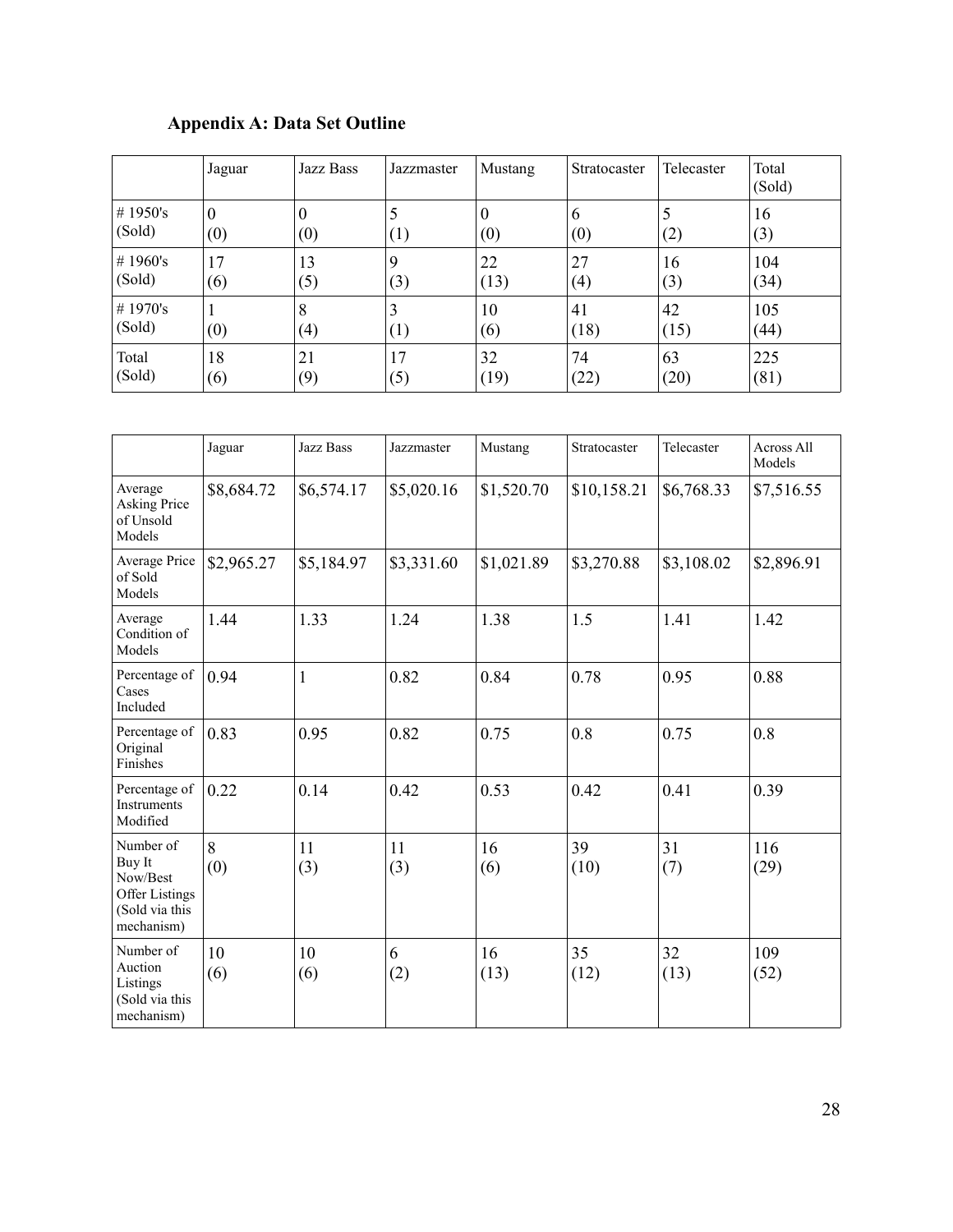#### **Appendix B: Auction Theory**

Ebay's auctions operate under a type of auction mechanism known as an English auction. This variety is an open ascending price auction (as opposed to closed, in which bids are secretly submitted and bidders cannot see what bids have been submitted). Auctions are used typically because the seller of a good is unsure about the maximum value that bidders attach to the product in question. In the market for vintage guitars, sellers know that the same resources for appraisal are available to both them and the buyers. The market value of the instrument, then, is already known. The sellers may not know individual buyer values, but they are aware of a price over which any rational consumer would not pay. As Ebay listings are not always auctions, buyers will know when sellers have priced Buy It Now/Best Offer listings at too high of a price.

However, bids may still have power as information signals, due to the fact that the type of product being sold – a vintage guitar – is not a common value good. Most, but not all consumers that desire to purchase a vintage instrument wish to do so for the purpose of eventual resale, and may base their buyer value on some postulated future value rather than the current market value. Other consumers may not wish to purchase the instrument for resale at all and would simply like it as an expensive status symbol or decoration. Still others may be most interested in simply owning the guitar to play and make use of  $it^{14}$  $it^{14}$  $it^{14}$ . Each of these differing reasons for ownership will change the desirability of the instrument to the prospective buyer. A guitar player that fancies a Fender Telecaster over a Fender Stratocaster may be prepared to pay much more for the Telecaster, even if the Stratocaster is forecast to have a much higher resale value – the resale value is not of tantamount importance to the consumer, whereas the model itself is.

Vintage guitar auctions on Ebay, as private value open-ascending auctions, are at least

<span id="page-28-0"></span><sup>14</sup> Vintage guitars are often prized as much for their sound and playability as their investment value.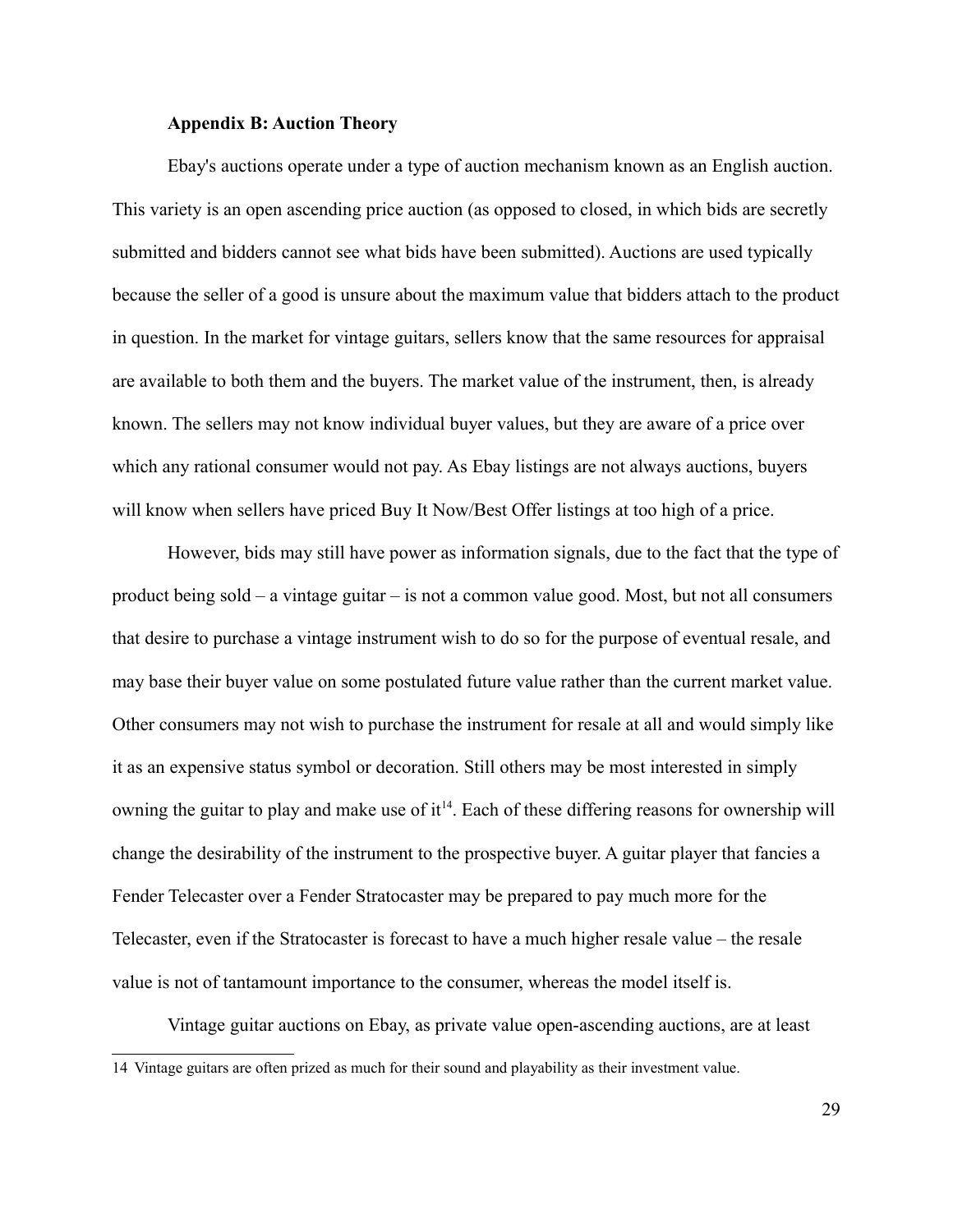weakly equivalent to second-price sealed bid auctions. In this type of auction, bids are submitted secretly by all bidders, and the winner with the highest bid pays the second-highest price that was submitted. Second-price sealed bid auctions have a weakly dominant strategy, which is for buyers to bid up to their value.

Proof: Consider Bidder 1, and suppose that  $p_1$  is the highest competing bid. By bidding his buyer value,  $x_1$ , Bidder 1 will win if  $x_1 > p_1$ , and will not win if  $x_1 < p_1$  (in the case of equality, Bidder 1 is indifferent between winning and losing). If Bidder 1 bids an amount  $z_1 < x_1$ , then if  $x_1 > p_1 > z_1$ , Bidder 1 loses, whereas if he had bid  $x_1$  he would have made positive profit. If  $x_1 > z_1 \ge p_1$ , Bidder 1 would still have made  $x_1 - p_1$  worth of profit. So, bidding less than  $x_1$  can never increase profit, and in some circumstances might actually decrease it.

So, what might have been expected would be the following: due to the easy availability of appraisal materials and personnel for vintage guitars, the true value of the instrument is known to both the buyer and the seller. Of all parties interested in purchasing a vintage instrument, assume at least one of them will value the guitar at its appraisal price. As bidders seek to maximize their profits, we would assume that the bidder valuing the guitar at its appraisal price would play the weakly dominant strategy of bidding precisely his buyer value. So, for each instrument that sold, we would expect it to sell at least at its market value, and possibly more, if a consumer whose private value exceeds the market value of the instrument is also bidding.

However, for the few guitars that did sell, they were consistently sold at prices below the values suggested by appraisal sources such as Vintage Guitar Magazine Price Guide. For example, a low-quality condition 1965 Stratocaster, in a common color, is valued at \$20,000 in the aforementioned price guide. A good-condition 1965 Stratocaster in an Olympic White finish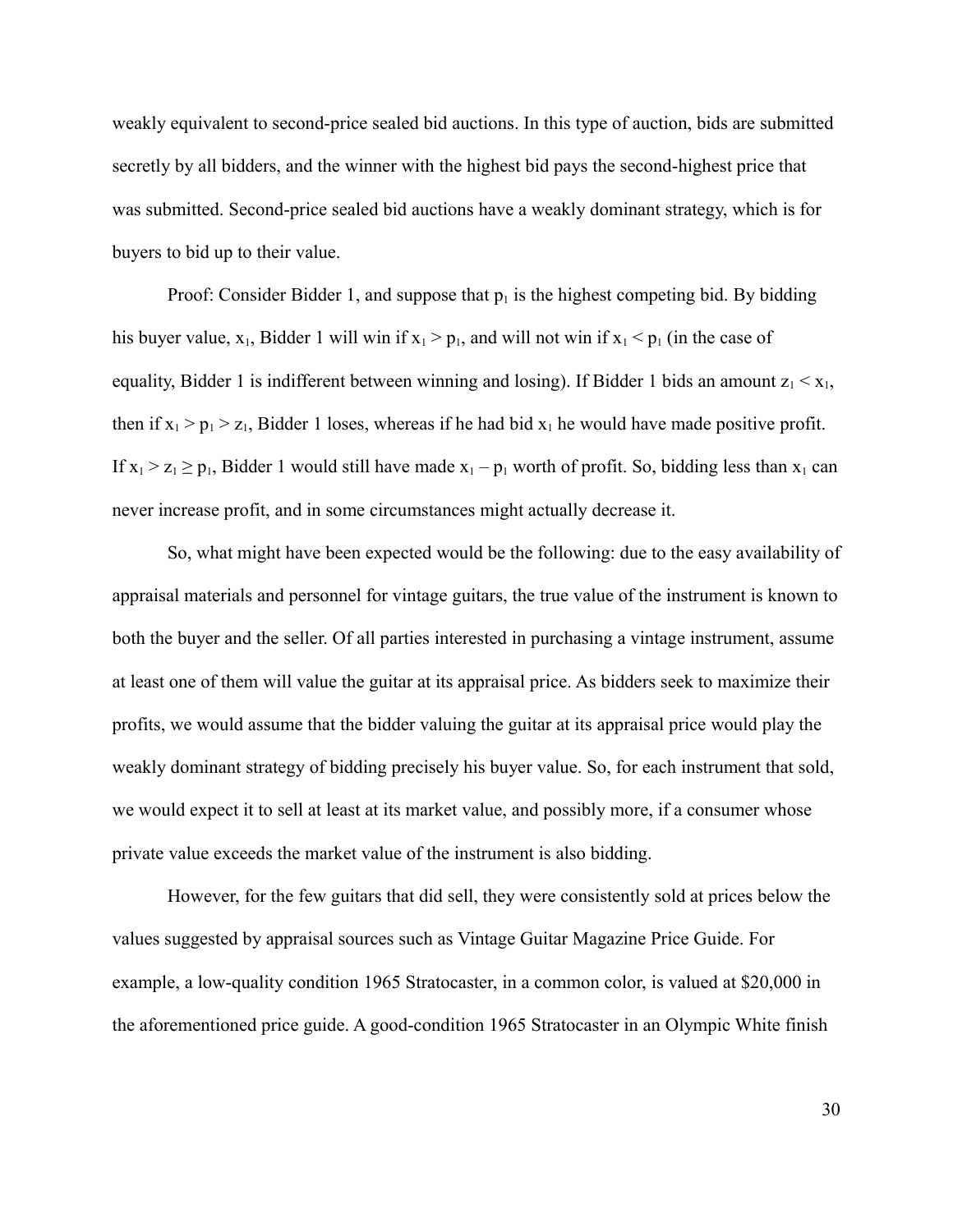(a common finish for the instrument) sold for \$11,950, almost half of the market valuation for the product. The initial bid for this product was \$9.99, so the initial price was certainly inviting. The auction closed with 32 bids, 18 of them unique, which signifies a large spread of consumers in the sample of bidders. It seems reasonable to assume that at least one of those bidders, then, might have valued this product at its appraisal value. This particular listing was an English auction for a vintage guitar (not a common value product), so bidders were expected to follow the modeled strategy of bidding their buyer value. Why, then, did such an ideal auction close at a price so disparate from what the model predicted?

There are four likely reasons. The first would be the asymmetry of information involved in such a sale. The earlier section of this study, "Full Literature Review," discussed how the market for vintage guitars on Ebay might exhibit the lemon problem in greater detail. While the seller of the \$11,950 guitar had posted 16 high-quality photographs of his instrument and offered complete contact information, no informational signal is as powerful as a personal inspection by a prospective buyer. This is especially true for a buyer that values the guitar as an instrument first, rather than an investment product. The second reason is simply because prospective bidders are not following the auction from start to close. Unlike an English auction in which the bidders are physically present, on an internet English auction, bidders may bid once on a product and never return to the listing again, even if their buyer value exceeds the current price of the listing. They may simply forget about the auction, find another product that they place a higher value on, or lose interest in the product. The third reason might be that the bidder's buyer value simply outpaced his or her budget constraint, leaving the bidder unable to bid up to his buyer value at all. Finally, it is again the author's opinion that most transactions involving vintage instruments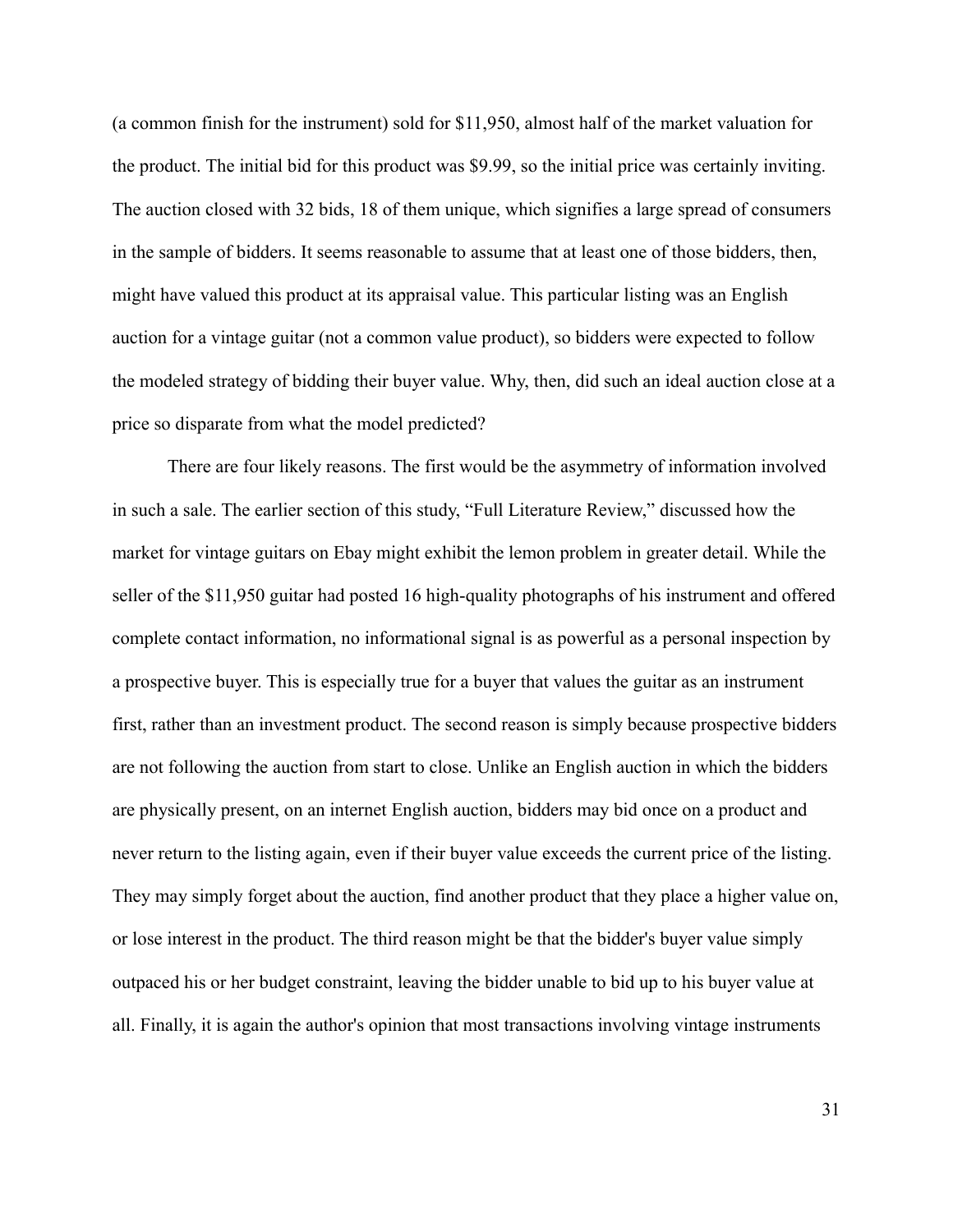occur in-person, and that the values in Vintage Guitar Magazine Price reflect prices as would be accepted by vintage guitar dealers themselves. The populace at large may still value the instrument at a lower price than a professional dealer would, which would explain the large discrepancy in the sale price of the earlier observation.

In summary, Ebay cannot be expected to behave under the standard model of private value, open-ascending auctions, at least in the market for vintage guitars. The complicating effect of such heterogeneous data, as well as some possible issues with internet auctions fitting into the model of the private value English auction, make sales difficult to estimate under this model.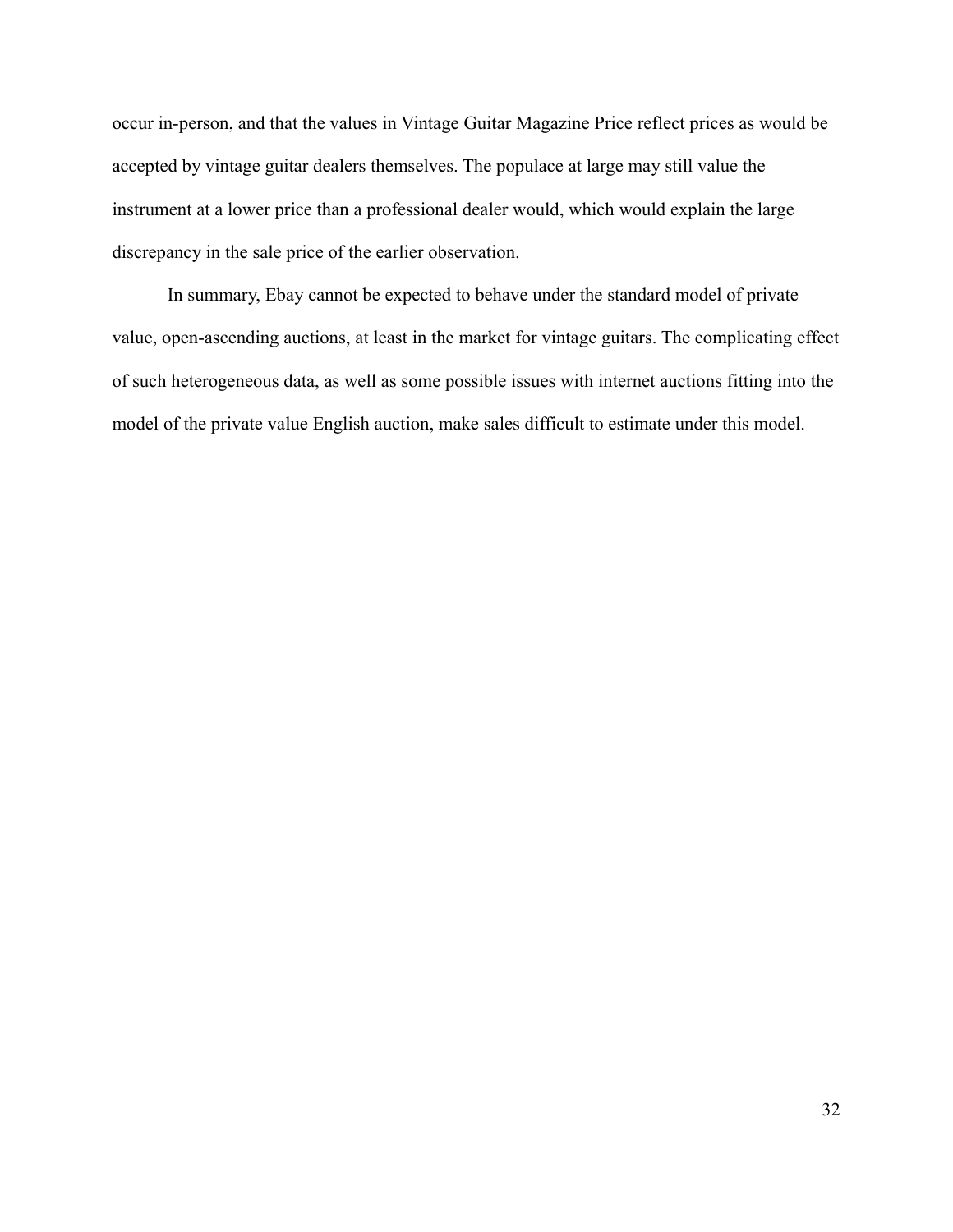# **Price-predictive all-inclusive model**

| Predictor                       | Coef                | SE Coef    | T       | Ρ     |
|---------------------------------|---------------------|------------|---------|-------|
| Constant                        | 182460              | 179312     | 1.02    | 0.310 |
| Year                            | $-92.02$            | 90.79      | $-1.01$ | 0.312 |
| Shipping                        | $-2.228$            | 5.976      | $-0.37$ | 0.710 |
| Returns                         | $-420.2$            | 845.4      | $-0.50$ | 0.620 |
| Credit Cards                    | 2072                | 1426       | 1.45    | 0.148 |
| ShipsWorldwide                  | 241.4               | 450.5      | 0.54    | 0.593 |
| Condition                       | $-61.80$            | 98.10      | $-0.63$ | 0.530 |
| WasSold                         | 54                  | 1046       | 0.05    | 0.959 |
| Feedback                        | $-0.0389$           | 0.1133     | $-0.34$ | 0.732 |
| Buy it Now/Best Offer?          | $-42.2$             | 472.5      | $-0.09$ | 0.929 |
| Reserve met?                    | $-1103$             | 1164       | $-0.95$ | 0.345 |
| Buy it now/Best Offer Price     | 0.1363              | 0.1141     | 1.19    | 0.234 |
| FinishOriginal                  | $-2459$             | 1106       | $-2.22$ | 0.027 |
| Case                            | 1063                | 1414       | 0.75    | 0.453 |
| Case Condition                  | $-132.5$            | 435.1      | $-0.30$ | 0.761 |
| Modified                        | 251.2               | 819.5      | 0.31    | 0.760 |
| Counters                        | 0.2634              | 0.6690     | 0.39    | 0.694 |
| Knowledgeable                   | 318.8               | 899.9      | 0.35    | 0.724 |
| Init Price                      | 0.8192              | 0.1329     | 6.17    | 0.000 |
| NumBids                         | 247.8               | 167.2      | 1.48    | 0.140 |
| UniqueBids                      | $-310.1$            | 302.9      | $-1.02$ | 0.307 |
| AuctionLength                   | $-23.67$            | 19.85      | $-1.19$ | 0.235 |
| Dealer                          | 1399.1              | 930.4 1.50 |         | 0.134 |
| NumGuitarsSold                  | $-0.431$            | 4.600      | $-0.09$ | 0.926 |
| SellerViews                     | $-0.0616$           | 0.1721     | $-0.36$ | 0.721 |
| Finish Blonde                   | $-495$              | 1533       | $-0.32$ | 0.747 |
| Finish Nat                      | 1882                | 1434       | 1.31    | 0.191 |
| Finish Candy Apple Red          | -159                | 1483       | $-0.11$ | 0.915 |
| Finish Olympic White            | 2504                | 1534       | 1.63    | 0.105 |
| Finish Black                    | $-816$              | 1621       | $-0.50$ | 0.615 |
| Finish Blue                     | 859                 | 2025       | 0.42    | 0.672 |
| Finish Custom                   | $-305$              | 1393       | $-0.22$ | 0.827 |
| Model Telecaster                | $-169$              | 1339       | $-0.13$ | 0.900 |
| Model Mustang                   | $-1772$             | 1526       | $-1.16$ | 0.247 |
| Model Jaguar                    | 2831                | 1746       | 1.62    | 0.107 |
| Model_Jazzmaster                | $-945$              | 1975       | $-0.48$ | 0.633 |
| Model Jazz Bass                 | 496                 | 1594       | 0.31    | 0.756 |
| Day Auction Ended Monday        | $-752$              | 1326       | $-0.57$ | 0.571 |
| Day Auction Ended Tuesday       | 2686                | 1498       | 1.79    | 0.075 |
| Day Auction Ended Wednesday     | $-522$              | 1393       | $-0.37$ | 0.708 |
| Day Auction Ended Thursday      | -737                | 1367       | $-0.54$ | 0.590 |
| Day Auction Ended Friday        | $-1106$             | 1365       | $-0.81$ | 0.419 |
| Day Auction Ended Saturday      | 56                  | 1404       | 0.04    | 0.968 |
| lnPictures                      | 559.8               | 517.7      | 1.08    | 0.281 |
| $S = 5037.32$<br>$R-Sq = 70.3%$ | $R-Sq(adj) = 63.2%$ |            |         |       |
|                                 |                     |            |         |       |

Degrees of freedom for the all-inclusive model:  $225 - 48 - 1 = 174$ Level of significance:  $\alpha = 10\%$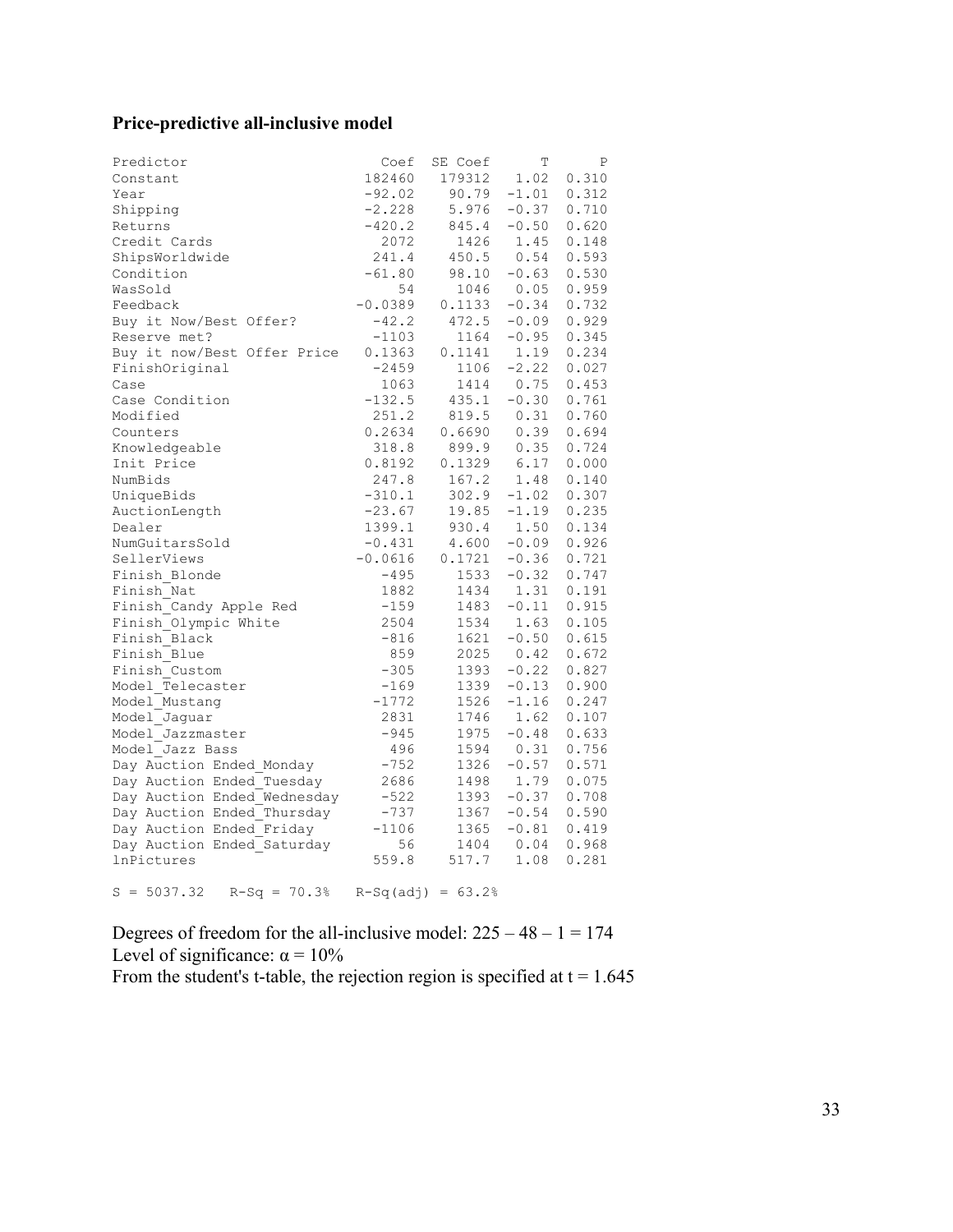# **Price-predictive sold goods model**

| Predictor                   | Coef       | SE Coef | Т       | Ρ            |
|-----------------------------|------------|---------|---------|--------------|
| Constant                    | 527120     | 132648  | 3.97    | 0.001        |
| Year                        | $-266.07$  | 66.71   | $-3.99$ | 0.001        |
| Shipping                    | 1.559      | 9.295   |         | $0.17$ 0.868 |
| Returns                     | $-567.2$   | 750.5   | $-0.76$ | 0.457        |
| Credit Cards                | 618        | 1201    | 0.51    | 0.612        |
| ShipsWorldwide              | $-4.9$     | 170.7   | $-0.03$ | 0.977        |
| Condition                   | 8.10       | 38.19   | 0.21    | 0.834        |
| Feedback                    | $-0.05799$ | 0.09086 | $-0.64$ | 0.529        |
| Buy it Now/Best Offer?      | $-392$     | 1284    | $-0.31$ | 0.763        |
| Reserve met?                | $-285$     | 2633    | $-0.11$ | 0.915        |
| Buy it now/Best Offer Price | 0.3789     | 0.4012  | 0.94    | 0.354        |
| FinishOriginal              | 462.1      | 807.6   | 0.57    | 0.573        |
| Case                        | $-212$     | 1021    | $-0.21$ | 0.837        |
| Case Condition              | 352.0      | 504.3   |         | 0.70 0.492   |
| Modified                    | $-2.8$     | 703.9   | $-0.00$ | 0.997        |
| Counters                    | 0.606      | 1.162   | 0.52    | 0.607        |
| Knowledgeable               | $-391.2$   | 767.8   | $-0.51$ | 0.615        |
| Init Price                  | 0.3513     | 0.4036  | 0.87    | 0.393        |
| NumBids                     | 83.01      | 82.53   | 1.01    | 0.325        |
| UniqueBids                  | $-76.7$    | 137.5   | $-0.56$ | 0.582        |
| AuctionLength               | 1.7        | 121.9   | 0.01    | 0.989        |
| Dealer                      | 268.6      | 643.9   | 0.42    | 0.680        |
| NumGuitarsSold              | 2.556      | 4.634   | 0.55    | 0.586        |
| SellerViews                 | 0.0571     | 0.2119  | 0.27    | 0.790        |
| Finish Blonde               | $-701.2$   | 948.5   | $-0.74$ | 0.467        |
| Finish Nat                  | $-97.5$    | 979.5   | $-0.10$ | 0.922        |
| Finish Candy Apple Red      | $-29.5$    | 932.2   | $-0.03$ | 0.975        |
| Finish Olympic White        | $-1006$    | 1238    | $-0.81$ | 0.425        |
| Finish Black                | $-16$      | 1293    | $-0.01$ | 0.990        |
| Finish Blue                 | $-20.2$    | 923.7   | $-0.02$ | 0.983        |
| Finish Custom               | $-407.4$   | 931.2   | $-0.44$ | 0.666        |
| Model Telecaster            | $-1617.8$  | 950.6   | $-1.70$ | 0.102        |
| Model Mustang               | $-2908$    | 1073    | $-2.71$ | 0.012        |
| Model Jaguar                | $-2779$    | 1212    | $-2.29$ | 0.031        |
| Model Jazzmaster            | $-3199$    | 1560    | $-2.05$ | 0.051        |
| Model Jazz Bass             | $-242$     | 1157    | $-0.21$ | 0.836        |
| Day Auction Ended Monday    | 475        | 1009    | 0.47    | 0.642        |
| Day Auction Ended Tuesday   | 886.6      | 896.7   | 0.99    | 0.333        |
| Day Auction Ended Wednesday | $-665$     | 1029    | $-0.65$ | 0.524        |
| Day Auction Ended Thursday  | $-619$     | 1112    | $-0.56$ | 0.583        |
| Day Auction Ended Friday    | 136.3      | 848.6   | 0.16    | 0.874        |
| Day Auction Ended Saturday  | 382.3      | 965.2   | 0.40    | 0.696        |
| lnPictures                  | $-13.0$    | 405.4   | $-0.03$ | 0.975        |

 $S = 1412.28$   $R-Sq = 91.0%$   $R-Sq(adj) = 75.2%$ 

Degrees of freedom for the sold goods model:  $68 - 48 - 1 = 19$ Level of significance:  $\alpha = 10\%$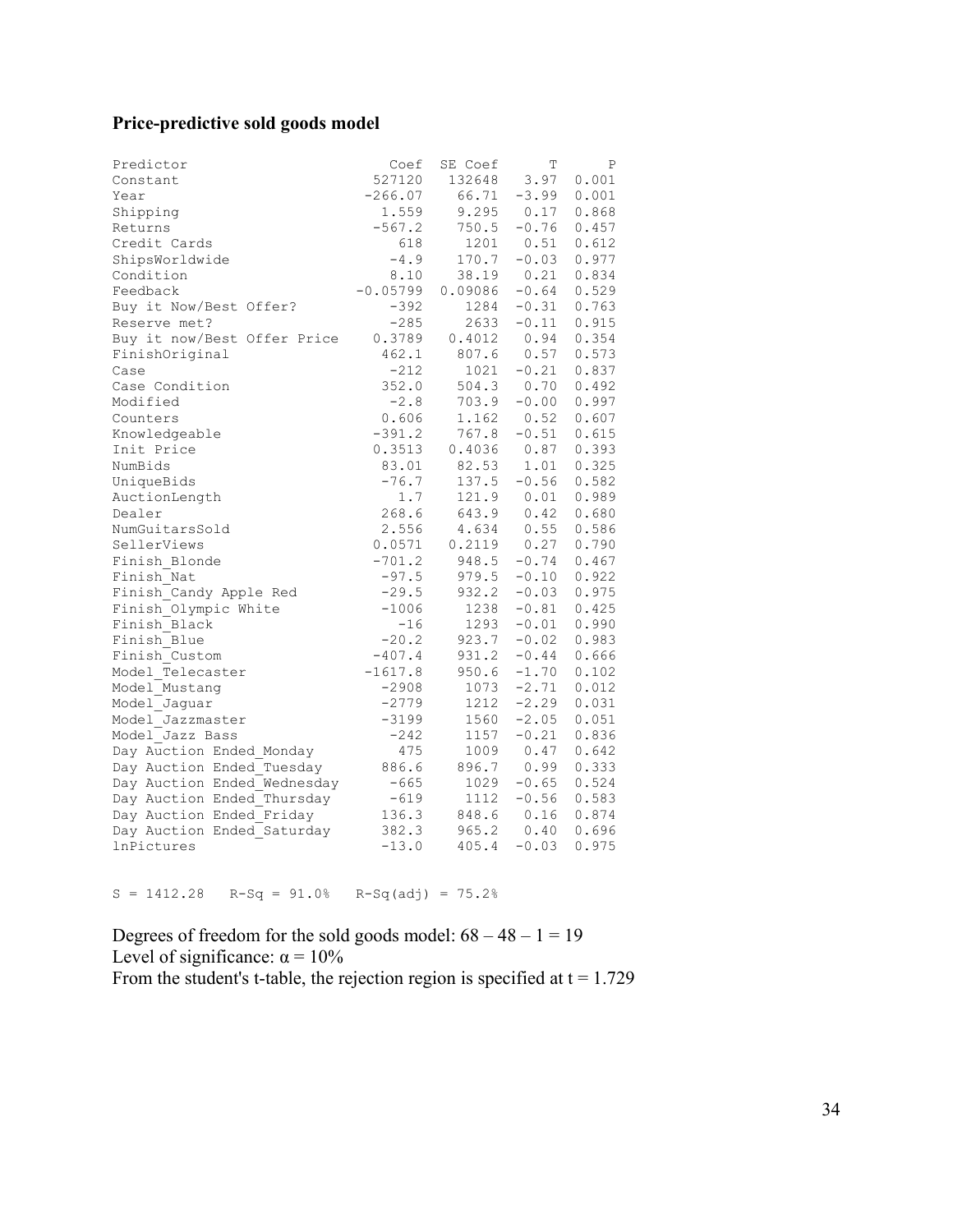# **Price-predictive refined sold goods model**

| Predictor              | Coef      | SE Coef                         | Т              | $\mathbf P$ |
|------------------------|-----------|---------------------------------|----------------|-------------|
| Constant               | 481222    | 102182  4.71  0.000             |                |             |
| Year                   |           | $-243.12$ $51.64$ $-4.71$ 0.000 |                |             |
| Shipping               | 4.640     | 7.253 0.64                      |                | 0.526       |
| Returns                | $-349.0$  |                                 | $428.7 -0.81$  | 0.421       |
| Credit Cards           |           | 1071.8 869.7 1.23               |                | 0.226       |
| ShipsWorldwide         |           | $-110.3$ 138.5 $-0.80$          |                | 0.431       |
| Condition              | 8.86      |                                 | $30.53$ 0.29   | 0.773       |
| Feedback               |           | $-0.03232$ 0.05534 $-0.58$      |                | 0.563       |
| FinishOriginal         | 331.2     |                                 | 555.7 0.60     | 0.555       |
| Case                   | 20.6      |                                 | 785.4 0.03     | 0.979       |
| Case Condition         | 359.2     |                                 | $375.1$ 0.96   | 0.345       |
| Modified               |           | $-100.1$ $472.9$ $-0.21$        |                | 0.834       |
| Knowledgeable          |           | 189.1 488.1 0.39                |                | 0.701       |
| Init Price             |           | 0.70412 0.09316 7.56            |                | 0.000       |
| NumBids                | 74.73     |                                 | 54.97 1.36     | 0.182       |
| UniqueBids             | $-24.3$   |                                 | $104.8 - 0.23$ | 0.818       |
| Dealer                 |           | 185.4 448.0 0.41                |                | 0.681       |
| NumGuitarsSold         |           | 3.591 2.238 1.60                |                | 0.117       |
| Finish Blonde          |           | $-390.4$ $712.0$ $-0.55$        |                | 0.587       |
| Finish Nat             |           | 60.4 723.3 0.08                 |                | 0.934       |
| Finish Candy Apple Red |           | $7.0$ $770.0$ $0.01$            |                | 0.993       |
| Finish Olympic White   |           | $-820.0$ 965.9 $-0.85$          |                | 0.402       |
| Finish Black           |           | $-267.1$ 994.3 $-0.27$          |                | 0.790       |
| Finish Blue            |           | $-201.1$ 750.3 $-0.27$          |                | 0.790       |
| Finish Custom          | 237.5     |                                 | 633.5 0.37     | 0.710       |
| Model Telecaster       |           | $-1932.6$ 672.8 $-2.87$         |                | 0.007       |
| Model Mustang          | $-3228.9$ |                                 | $714.2 -4.52$  | 0.000       |
| Model Jaquar           |           | $-3216.0$ $836.2$ $-3.85$       |                | 0.000       |
| Model Jazzmaster       |           | $-3106.8$ 994.0 $-3.13$         |                | 0.004       |
| Model Jazz Bass        |           | $-871.0$ $827.8$ $-1.05$        |                | 0.300       |
| <b>lnPictures</b>      | $-120.7$  |                                 | $309.7 - 0.39$ | 0.699       |

 $S = 1272.49$   $R-Sq = 89.0%$   $R-Sq(adj) = 79.8%$ 

Degrees of freedom for the refined sold goods model:  $68 - 30 - 1 = 37$ Level of significance:  $\alpha = 10\%$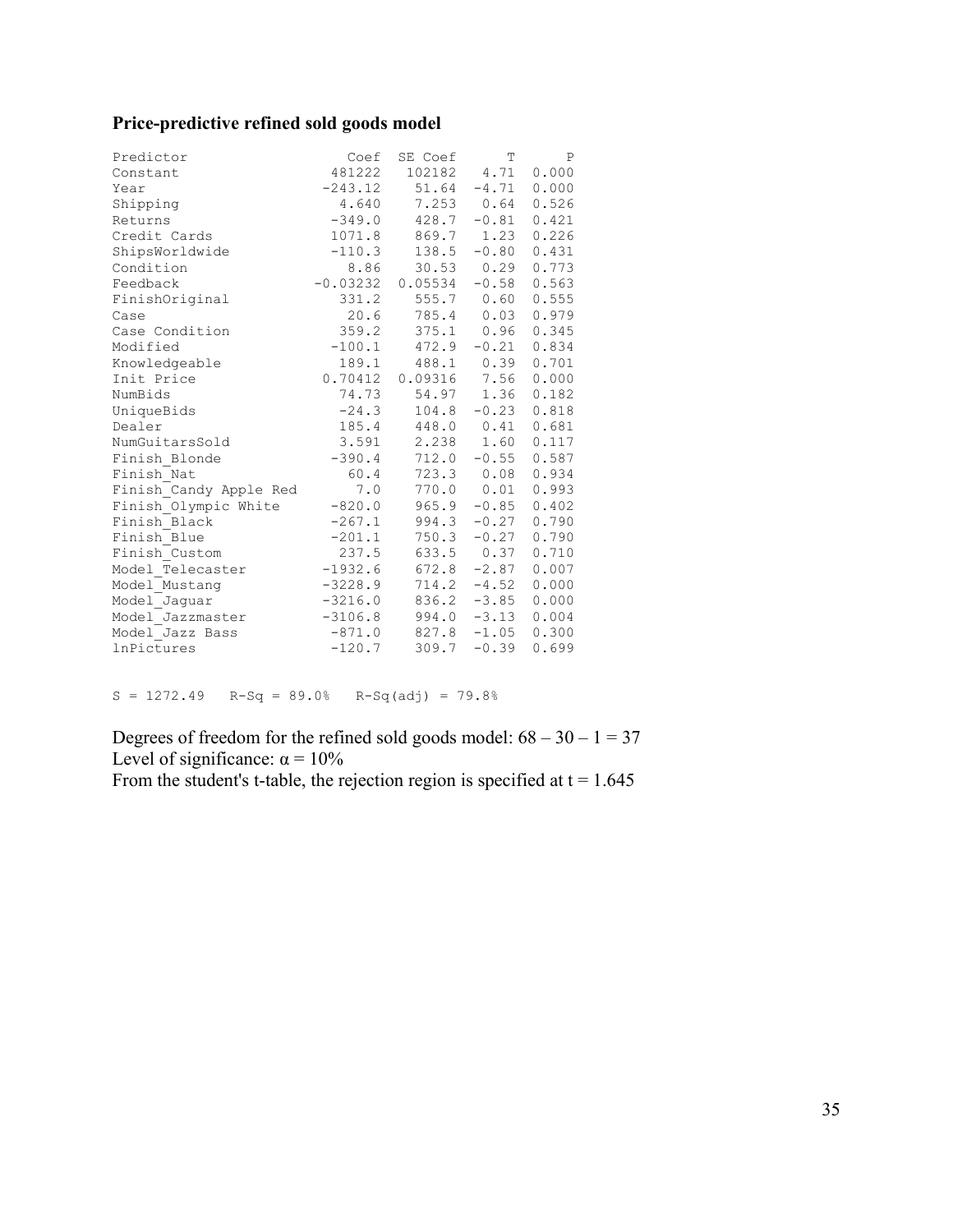# **Price-predictive instrument-specific model**

| Predictor        | Coef      | SE Coef | т       | P     |
|------------------|-----------|---------|---------|-------|
| Constant         | 757679    | 125388  | 6.04    | 0.000 |
| Year             | $-382.32$ | 63.57   | $-6.01$ | 0.000 |
| Condition        | $-16.56$  | 38.44   | $-0.43$ | 0.668 |
| FinishOriginal   | 559.0     | 732.4   | 0.76    | 0.449 |
| Case             | $-321$    | 1055    | $-0.30$ | 0.762 |
| Case Condition   | 593.7     | 417.8   | 1.42    | 0.161 |
| Modified         | $-489.0$  | 622.5   | $-0.79$ | 0.436 |
| Model Telecaster | $-1539.3$ | 818.3   | $-1.88$ | 0.065 |
| Model Mustang    | $-4585.4$ | 848.6   | $-5.40$ | 0.000 |
| Model Jaguar     | $-4507$   | 1161    | $-3.88$ | 0.000 |
| Model Jazzmaster | $-4126$   | 1251    | $-3.30$ | 0.002 |
| Model Jazz Bass  | $-180$    | 1050    | $-0.17$ | 0.865 |
|                  |           |         |         |       |

 $S = 2005.19$   $R-Sq = 58.3%$   $R-Sq(adj) = 49.9%$ 

Degrees of freedom for the instrument-specific model:  $68 - 11 - 1 = 56$ Level of significance:  $\alpha = 10\%$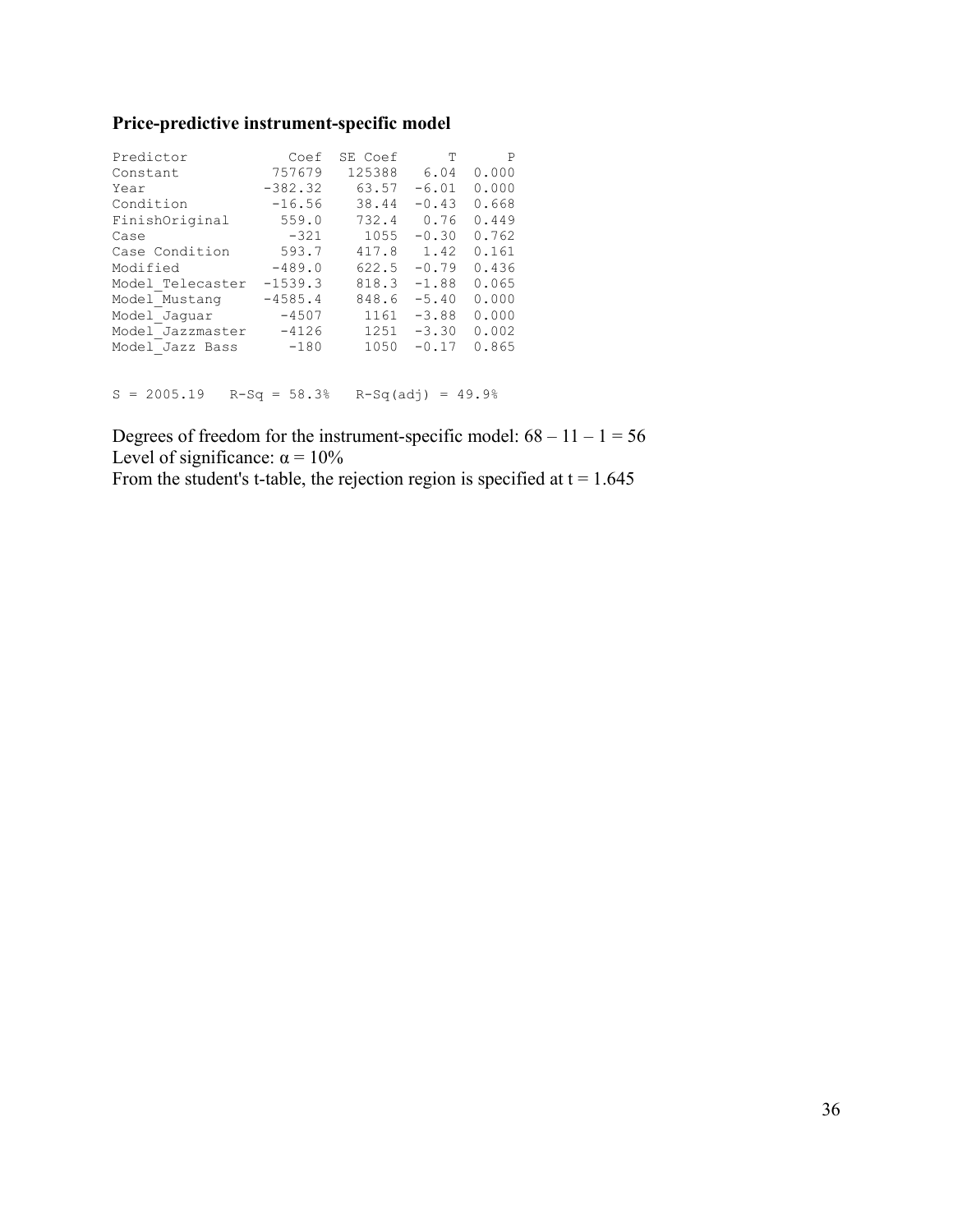# **Probabilistic all-inclusive model**

| Predictor                   | Coef         | SE Coef            | Ζ       | P     | Odds Ratio |
|-----------------------------|--------------|--------------------|---------|-------|------------|
| Constant                    | 283.190      | 165.220            | 1.71    | 0.087 |            |
| Year                        | $-0.151137$  | $0.0841352 -1.80$  |         | 0.072 | 0.86       |
| Price                       | 0.0000302    | 0.0001375          | 0.22    | 0.826 | 1.00       |
| Shipping                    | 0.0012982    | 0.0045683          | 0.28    | 0.776 | 1.00       |
| Returns                     | 1.91977      | 0.770654           | 2.49    | 0.013 | 6.82       |
| Credit Cards                | $-1.64445$   | 1.39066            | $-1.18$ | 0.237 | 0.19       |
| ShipsWorldwide              | 0.566227     | 0.541007           | 1.05    | 0.295 | 1.76       |
| Condition                   | 1.82931      | 0.731433           | 2.50    | 0.012 | 6.23       |
| Feedback                    | $-0.0000563$ | $0.0000817 - 0.69$ |         | 0.490 | 1.00       |
| Buy it Now/Best Offer?      | 0.222704     | 0.882928           | 0.25    | 0.801 | 1.25       |
| Reserve met?                | 9.53064      | 2.00457            | 4.75    | 0.000 | 13775.38   |
| Buy it now/Best Offer Price | $-0.0001226$ | $0.0001518 - 0.81$ |         | 0.419 | 1.00       |
| FinishOriginal              | $-1.66664$   | 0.843378           | $-1.98$ | 0.048 | 0.19       |
| Case                        | 0.656848     | 1.06836            | 0.61    | 0.539 | 1.93       |
| Case Condition              | 0.142484     | $0.415727$ 0.34    |         | 0.732 | 1.15       |
| Modified                    | $-0.0774069$ | 0.635927           | $-0.12$ | 0.903 | 0.93       |
| Counters                    | $-0.0007324$ | 0.0008131          | $-0.90$ | 0.368 | 1.00       |
| Knowledgeable               | 0.828018     | $0.703158$ 1.18    |         | 0.239 | 2.29       |
| Init Price                  | $-0.0003423$ | 0.0002069          | $-1.65$ | 0.098 | 1.00       |
| NumBids                     | $-0.0346665$ | 0.194373           | $-0.18$ | 0.858 | 0.97       |
| UniqueBids                  | 0.681995     | 0.391148 1.74      |         | 0.081 | 1.98       |
| AuctionLength               | $-0.223200$  | 0.0961956          | $-2.32$ | 0.020 | 0.80       |
| Dealer                      | 0.671709     | $0.815219$ $0.82$  |         | 0.410 | 1.96       |
| NumGuitarsSold              | $-0.0059473$ | 0.0090575          | $-0.66$ | 0.511 | 0.99       |
| SellerViews                 | 0.0000144    | 0.0001234          | 0.12    | 0.907 | 1.00       |
| Finish Blonde               | 2.27889      | 1.31399 1.73       |         | 0.083 | 9.77       |
| Finish Nat                  | $-0.593892$  | 1.03891            | $-0.57$ | 0.568 | 0.55       |
| Finish Candy Apple Red      | $-2.27191$   | 1.39817            | $-1.62$ | 0.104 | 0.10       |
| Finish Olympic White        | $-0.923746$  | 1.20140            | $-0.77$ | 0.442 | 0.40       |
| Finish Black                | $-2.33001$   | $1.30908 - 1.78$   |         | 0.075 | 0.10       |
| Finish Blue                 | $-0.152008$  | 1.63287            | $-0.09$ | 0.926 | 0.86       |
| Finish Custom               | 0.0941672    | 1.08973            | 0.09    | 0.931 | 1.10       |
| Model Telecaster            | $-1.67500$   | 1.07469            | $-1.56$ | 0.119 | 0.19       |
| Model Mustang               | 0.949846     | 1.21015            | 0.78    | 0.433 | 2.59       |
| Model Jaquar                | $-1.37100$   | 1.75553            | $-0.78$ | 0.435 | 0.25       |
| Model Jazzmaster            | 2.50798      | 1.76338            | 1.42    | 0.155 | 12.28      |
| Model Jazz Bass             | 0.693266     | 1.32259            | 0.52    | 0.600 | 2.00       |
| Day Auction Ended Monday    | 1.17950      | 1.01000            | 1.17    | 0.243 | 3.25       |
| Day Auction Ended Tuesday   | 1.34288      | 1.34143            | 1.00    | 0.317 | 3.83       |
| Day Auction Ended Wednesday | 0.395528     | 1.04962            | 0.38    | 0.706 | 1.49       |
| Day Auction Ended Thursday  | 0.750331     | 1.10908            | 0.68    | 0.499 | 2.12       |
| Day Auction Ended Friday    | 2.12042      | 1.14684            | 1.85    | 0.064 | 8.33       |
| Day Auction Ended Saturday  | $-0.666214$  | 1.14121            | $-0.58$ | 0.559 | 0.51       |
| lnPictures                  | 1.19633      | 0.444196           | 2.69    | 0.007 | 3.31       |

Degrees of freedom for the Wald test, all-inclusive model: 1 Level of significance:  $\alpha = 10\%$ From the  $x^2$  table, the rejection region is specified at  $x^2 = 0.016$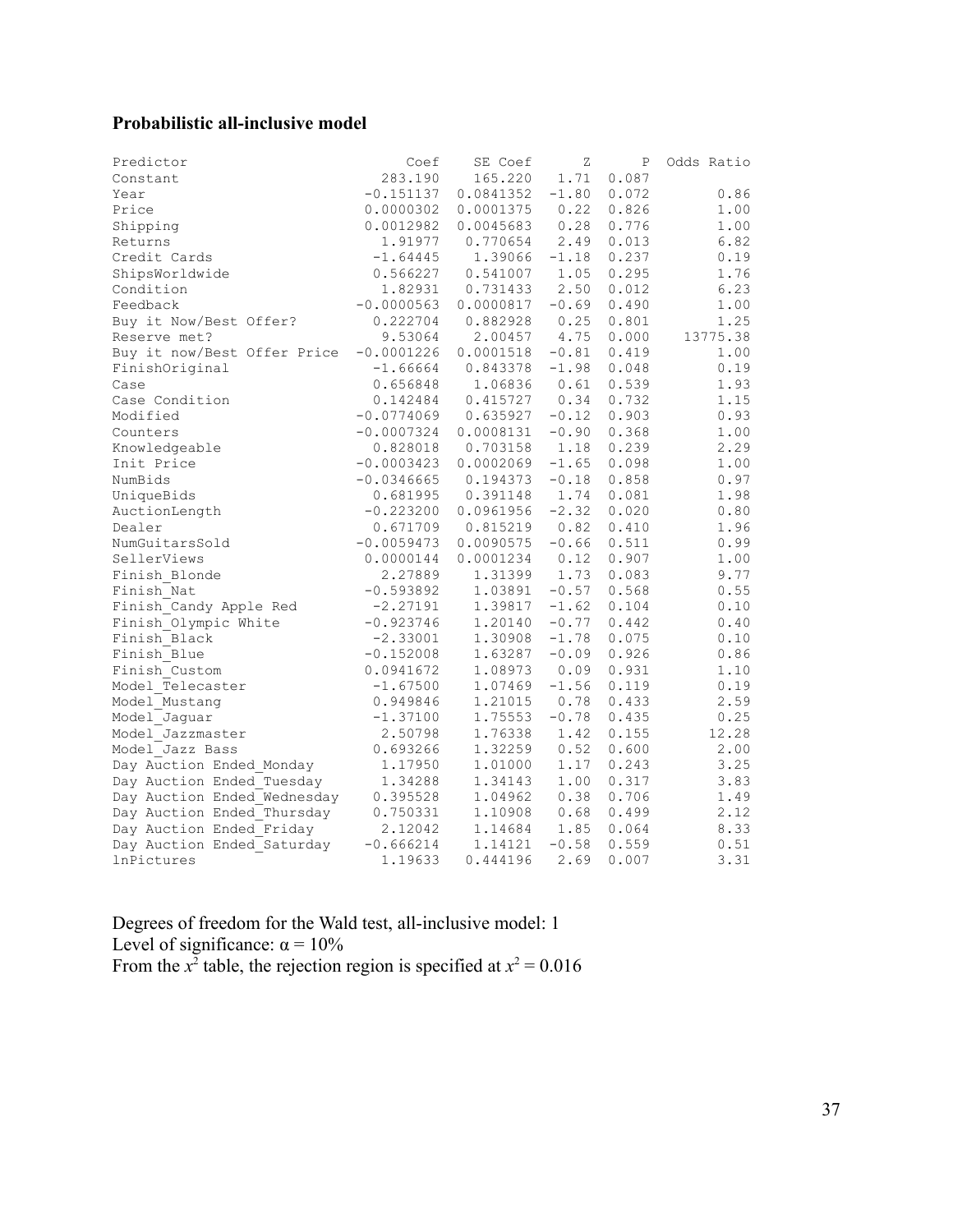# **Probabilistic model, refined**

| Predictor                   | Coef         | SE Coef   | Ζ       | P               | Ratio |      |
|-----------------------------|--------------|-----------|---------|-----------------|-------|------|
| Constant                    | 128.718      | 107.992   | 1.19    | 0.233           |       |      |
| Year                        | $-0.0659542$ | 0.0547804 |         | $-1.20$ 0.229   | 0.94  |      |
| Price                       | $-0.0000452$ | 0.0001091 |         | $-0.41$ 0.679   | 1.00  |      |
| Shipping                    | $-0.0001076$ | 0.0031765 | $-0.03$ | 0.973           | 1.00  |      |
| Returns                     | 0.732369     | 0.446896  | 1.64    | 0.101           | 2.08  |      |
| Credit Cards                | $-0.894698$  | 0.940662  | $-0.95$ | 0.342           | 0.41  |      |
| ShipsWorldwide              | 0.346143     | 0.326912  |         | $1.06$ 0.290    | 1.41  |      |
| Condition                   | 0.773605     | 0.350391  | 2.21    | 0.027           | 2.17  |      |
| Feedback                    | $-0.0000246$ | 0.0000356 |         | $-0.69$ $0.491$ | 1.00  |      |
| Buy it Now/Best Offer?      | $-0.587226$  | 0.590218  |         | $-0.99$ $0.320$ | 0.56  |      |
| Buy it now/Best Offer Price | $-0.0000120$ | 0.0001211 | $-0.10$ | 0.921           | 1.00  |      |
| FinishOriginal              | $-0.0069205$ | 0.570207  | $-0.01$ | 0.990           | 0.99  |      |
| Case                        | 0.531601     | 0.703199  | 0.76    | 0.450           | 1.70  |      |
| Case Condition              | $-0.0971324$ | 0.215685  |         | $-0.45$ 0.652   | 0.91  |      |
| Counters                    | $-0.0002297$ | 0.0005288 |         | $-0.43$ 0.664   | 1.00  |      |
| Knowledgeable               | $-0.176395$  | 0.464170  | $-0.38$ | 0.704           | 0.84  |      |
| Init Price                  | $-0.0002027$ | 0.0001636 | $-1.24$ | 0.215           | 1.00  |      |
| NumBids                     | $-0.0337796$ | 0.0996911 | $-0.34$ | 0.735           | 0.97  |      |
| UniqueBids                  | 0.306308     | 0.181962  |         | 1.68 0.092      | 1.36  |      |
| AuctionLength               | $-0.125463$  | 0.0573801 |         | $-2.19$ 0.029   | 0.88  |      |
| Dealer                      | 0.431641     | 0.501219  | 0.86    | 0.389           | 1.54  |      |
| NumGuitarsSold              | $-0.0032668$ | 0.0025003 | $-1.31$ | 0.191           | 1.00  |      |
| Finish Blonde               | 1.19348      | 0.892005  | 1.34    | 0.181           | 3.30  |      |
| Finish Nat                  | $-0.792949$  | 0.741429  |         | $-1.07$ 0.285   | 0.45  |      |
| Finish Candy Apple Red      | $-1.35385$   | 0.843895  | $-1.60$ | 0.109           | 0.26  |      |
| Finish Olympic White        | $-0.822285$  | 0.822687  | $-1.00$ | 0.318           | 0.44  |      |
| Finish Black                | $-1.06897$   | 0.859243  |         | $-1.24$ 0.213   | 0.34  |      |
| Finish Blue                 | $-0.599038$  | 1.03078   |         | $-0.58$ 0.561   | 0.55  |      |
| Finish Custom               | $-0.129234$  | 0.741577  |         | $-0.17$ 0.862   | 0.88  |      |
| Model Telecaster            | $-1.99400$   | 0.780550  | $-2.55$ | 0.011           | 0.14  |      |
| Model Mustang               | 0.302514     | 0.790219  | 0.38    | 0.702           | 1.35  |      |
| Model Jaguar                | $-1.43390$   | 1.07510   | $-1.33$ | 0.182           | 0.24  |      |
| Model Jazzmaster            | $-1.53759$   | 1.00551   |         | $-1.53$ 0.126   | 0.21  |      |
| Model Jazz Bass             | $-0.743165$  | 0.789170  | $-0.94$ | 0.346           | 0.48  |      |
| Day Auction Ended Monday    | 1.10317      | 0.743764  | 1.48    | 0.138           | 3.01  |      |
| Day Auction Ended Tuesday   | 1.18593      | 0.826018  | 1.44    | 0.151           | 3.27  |      |
| Day Auction Ended Wednesday | 0.591307     | 0.759692  |         | $0.78$ 0.436    | 1.81  |      |
| Day Auction Ended Thursday  | 0.235993     | 0.710484  | 0.33    | 0.740           | 1.27  |      |
| Day Auction Ended Friday    | 1.30778      | 0.752967  | 1.74    | 0.082           | 3.70  | 1.07 |
| Day Auction Ended Saturday  | 0.0085385    | 0.738388  | 0.01    | 0.991           | 1.01  | 0.30 |
| <b>lnPictures</b>           | 0.195208     | 0.278094  | 0.70    | 0.483           | 1.22  | 0.77 |

Degrees of freedom for the Wald test, refined probabilistic model: 1 Level of significance:  $\alpha = 10\%$ From the  $x^2$  table, the rejection region is specified at  $x^2 = 0.016$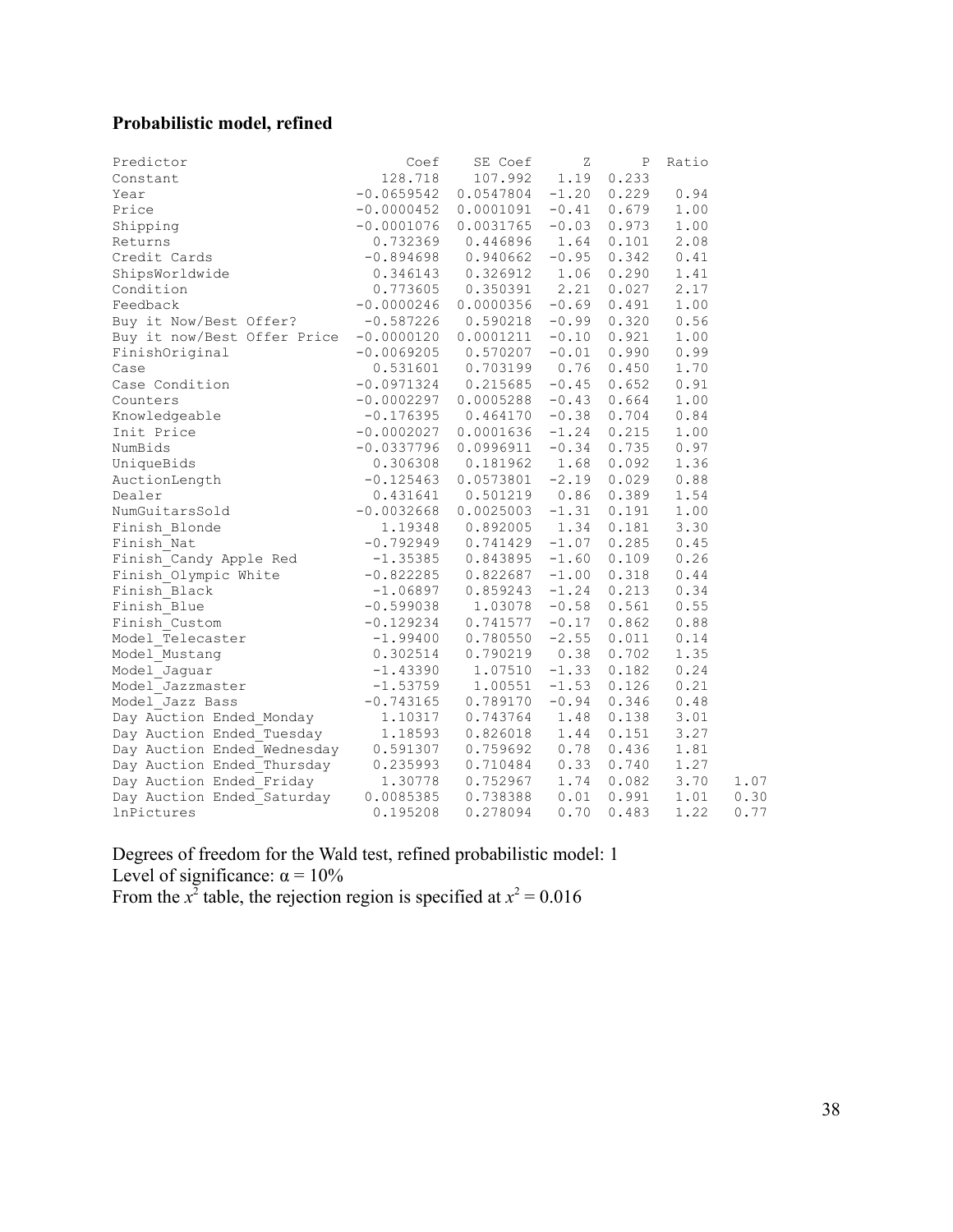# **Probabilistic model, final**

| Predictor                   | Coef         | SE Coef   | Ζ       | Ρ     | Ratio |
|-----------------------------|--------------|-----------|---------|-------|-------|
| Constant                    | 129.201      | 103.822   | 1.24    | 0.213 |       |
| Year                        | $-0.0661960$ | 0.0525980 | $-1.26$ | 0.208 | 0.94  |
| Price                       | $-0.0000461$ | 0.0001105 | $-0.42$ | 0.677 | 1.00  |
| Returns                     | 0.731278     | 0.444303  | 1.65    | 0.100 | 2.08  |
| Credit Cards                | $-0.878300$  | 0.918910  | $-0.96$ | 0.339 | 0.42  |
| ShipsWorldwide              | 0.351118     | 0.327518  | 1.07    | 0.284 | 1.42  |
| Condition                   | 0.776761     | 0.345372  | 2.25    | 0.025 | 2.17  |
| Feedback                    | $-0.0000248$ | 0.0000353 | $-0.70$ | 0.483 | 1.00  |
| Buy it Now/Best Offer?      | $-0.621157$  | 0.485527  | $-1.28$ | 0.201 | 0.54  |
| Case                        | 0.532598     | 0.695792  | 0.77    | 0.444 | 1.70  |
| Case Condition              | $-0.0969169$ | 0.213183  | $-0.45$ | 0.649 | 0.91  |
| Counters                    | $-0.0002276$ | 0.0005259 | $-0.43$ | 0.665 | 1.00  |
| Knowledgeable               | $-0.181775$  | 0.445093  | $-0.41$ | 0.683 | 0.83  |
| Init Price                  | $-0.0002124$ | 0.0001362 | $-1.56$ | 0.119 | 1.00  |
| NumBids                     | $-0.0337587$ | 0.0951646 | $-0.35$ | 0.723 | 0.97  |
| UniqueBids                  | 0.303848     | 0.174590  | 1.74    | 0.082 | 1.36  |
| AuctionLength               | $-0.125578$  | 0.0566640 | $-2.22$ | 0.027 | 0.88  |
| Dealer                      | 0.433704     | 0.499945  | 0.87    | 0.386 | 1.54  |
| NumGuitarsSold              | $-0.0032491$ | 0.0024889 | $-1.31$ | 0.192 | 1.00  |
| Finish Blonde               | 1.19499      | 0.889796  | 1.34    | 0.179 | 3.30  |
| Finish Nat                  | $-0.785037$  | 0.728806  | $-1.08$ | 0.281 | 0.46  |
| Finish Candy Apple Red      | $-1.35135$   | 0.839167  | $-1.61$ | 0.107 | 0.26  |
| Finish Olympic White        | $-0.810325$  | 0.811428  | $-1.00$ | 0.318 | 0.44  |
| Finish Black                | $-1.07422$   | 0.836268  | $-1.28$ | 0.199 | 0.34  |
| Finish Blue                 | $-0.589133$  | 1.01580   | $-0.58$ | 0.562 | 0.55  |
| Finish Custom               | $-0.131267$  | 0.707857  | $-0.19$ | 0.853 | 0.88  |
| Model Telecaster            | $-1.98993$   | 0.776176  | $-2.56$ | 0.010 | 0.14  |
| Model Mustang               | 0.302109     | 0.780924  | 0.39    | 0.699 | 1.35  |
| Model Jaguar                | $-1.42740$   | 1.06402   | $-1.34$ | 0.180 | 0.24  |
| Model Jazzmaster            | $-1.54029$   | 0.992692  | $-1.55$ | 0.121 | 0.21  |
| Model Jazz Bass             | $-0.746335$  | 0.776055  | $-0.96$ | 0.336 | 0.47  |
| Day Auction Ended Monday    | 1.10346      | 0.740960  | 1.49    | 0.136 | 3.01  |
| Day Auction Ended Tuesday   | 1.18844      | 0.821147  | 1.45    | 0.148 | 3.28  |
| Day Auction Ended Wednesday | 0.589070     | 0.759352  | 0.78    | 0.438 | 1.80  |
| Day Auction Ended Thursday  | 0.233161     | 0.701133  | 0.33    | 0.739 | 1.26  |
| Day Auction Ended Friday    | 1.30884      | 0.743269  | 1.76    | 0.078 | 3.70  |
| Day Auction Ended Saturday  | 0.0134017    | 0.735955  | 0.02    | 0.985 | 1.01  |
| <b>lnPictures</b>           | 0.194579     | 0.275317  | 0.71    | 0.480 | 1.21  |

Degrees of freedom for the Wald test, final probabilistic model: 1 Level of significance:  $\alpha = 10\%$ From the  $x^2$  table, the rejection region is specified at  $x^2 = 0.016$